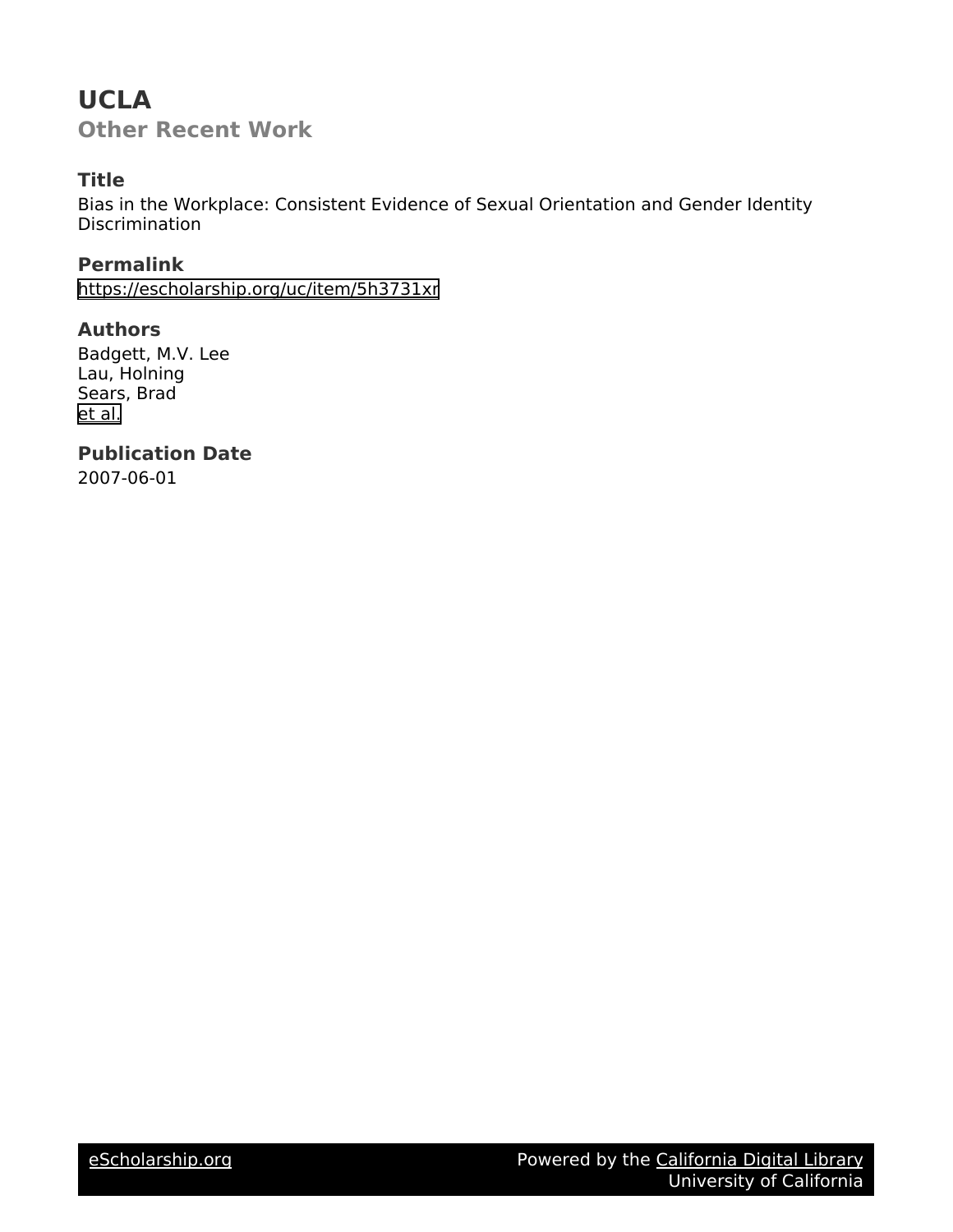# **Bias in the Workplace: Consistent Evidence of Sexual Orientation and Gender Identity Discrimination**

June 2007



**M.V. Lee Badgett Holning Lau Brad Sears Deborah Ho**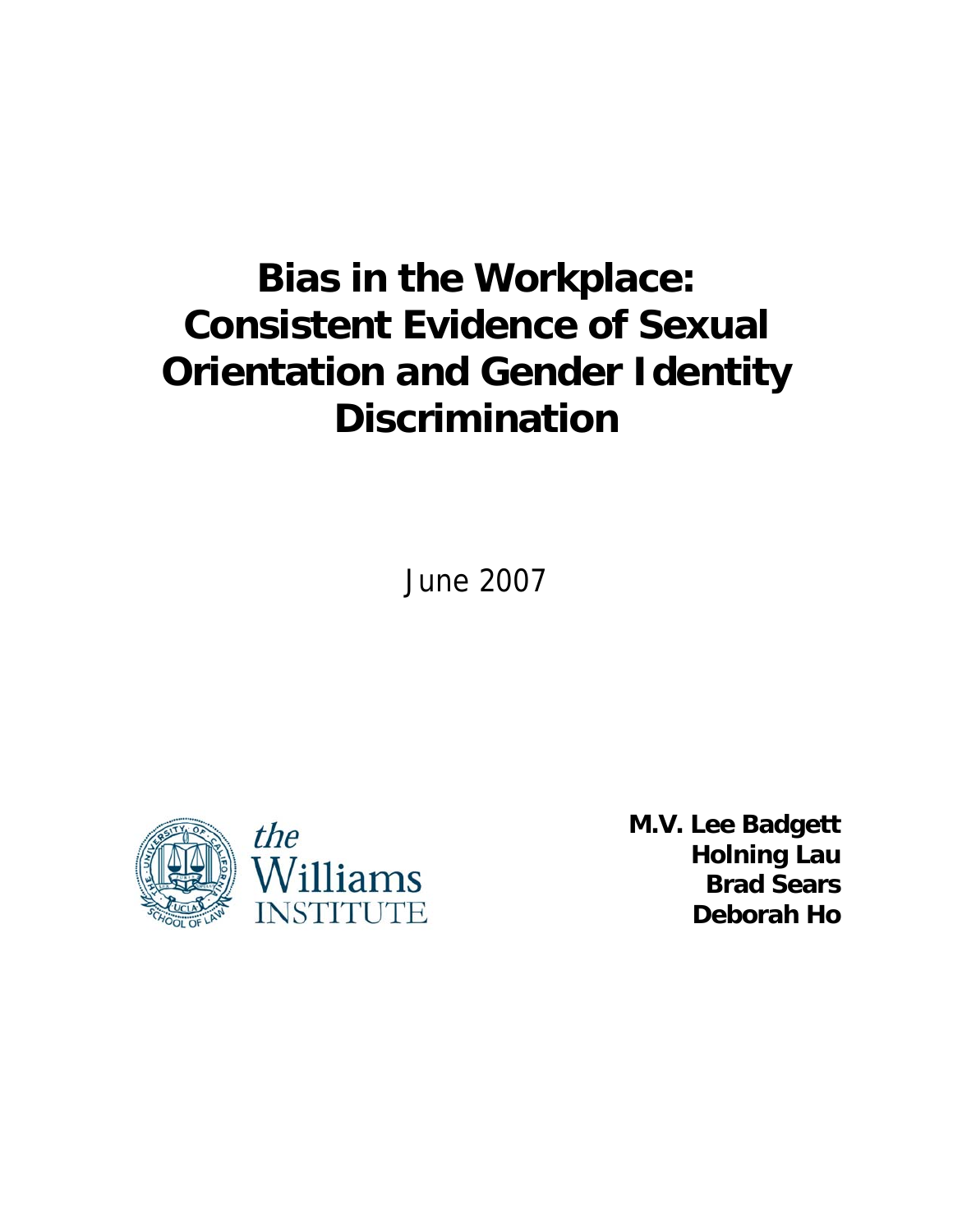Over the last ten years, many researchers have conducted studies to find out whether lesbian, gay, bisexual, and transgender ("LGBT") people face sexual orientation discrimination in the workplace. These studies include surveys of LGBT individuals' workplace experiences, wage comparisons between LGB and heterosexual persons, analyses of discrimination complaints filed with administrative agencies, and testing studies and controlled experiments. This report summarizes findings from these studies.

#### **When surveyed, 16% to 68% of LGBT people report experiencing employment discrimination.**

Studies conducted from the mid-1980s to mid-1990s revealed that 16% to 68% of LGB respondents reported experiencing employment discrimination at some point in their lives. Since the mid-1990s, an additional fifteen

studies found that 15% to 43% of LGB respondents experienced discrimination in the workplace.

When asked more specific questions about the type of discrimination experienced, LGB respondents reported the following experiences that were related to their sexual orientation: 8%- 17% were fired or denied employment, 10%-28% were denied a promotion or given negative performance evaluations, 7%-41% were verbally/physically abused or had their workplace vandalized, and 10%-19% reported receiving unequal pay or benefits.



#### **Fifteen to 57% of transgender people also report experiencing employment discrimination.**

When transgender individuals were surveyed separately, they reported similar or higher levels of employment discrimination. In six studies conducted between 1996 and 2006, 20% to 57% of transgender respondents reported having experienced employment discrimination at some point in their life. More specifically, 13%- 56% were fired, 13%-47% were denied employment, 22%-31% were harassed, and 19% were denied a promotion based on their gender identity.

#### **When surveyed, many heterosexual co-workers report witnessing sexual orientation discrimination in the workplace.**

A small number of researchers have also asked heterosexuals whether they have witnessed discrimination against their LGB peers. These studies revealed that 12% to 30% of respondents in certain occupations, such as the legal profession, have witnessed antigay discrimination in employment.

#### **In states that currently prohibit sexual orientation discrimination, LGB people file complaints of employment discrimination at similar rates to women and racial minorities.**

Individual complaints of discrimination filed with government agencies provide another measure of perceived discrimination. The General Accounting Office (or "GAO", now known as the Government Accountability Office) collected the number of complaints filed in states that outlaw sexual orientation discrimination and found that 1% of all discrimination complaints related to sexual orientation. However, comparisons of data from ten states show that the rate of sexual orientation discrimination complaints per GLB person is 3 per 10,000, which is roughly equivalent to gender-based discrimination complaints.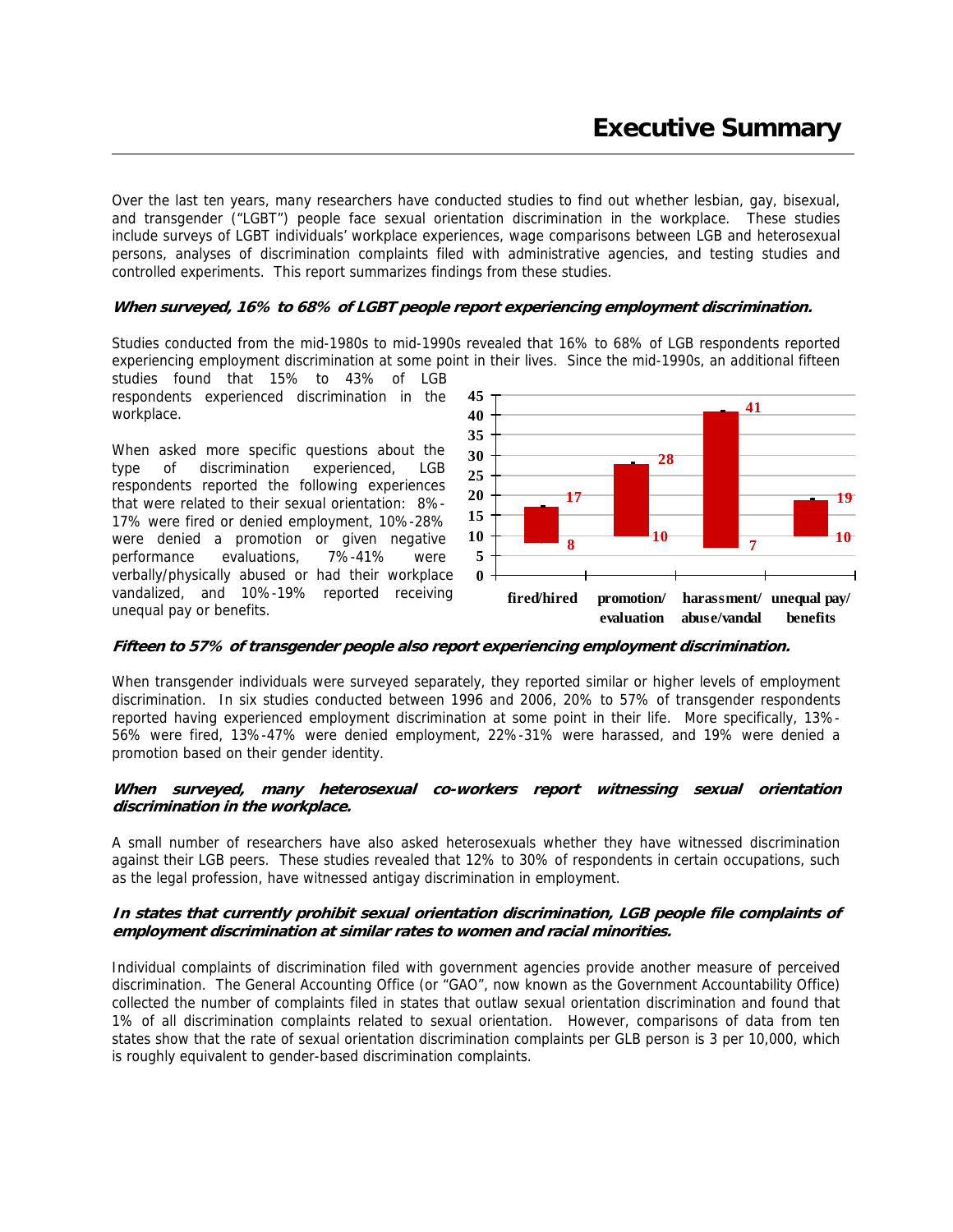

#### **Gender v. Sexual Orientation**

#### **Gay men earn 10% to 32% less than similarly qualified heterosexual men.**

A wage or income gap between LGB people and heterosexual people with the same job and personal characteristics provides another indicator of sexual orientation discrimination. A growing number of studies using data from the National Health and Social Life Survey ("NHSLS"), the General Social Survey ("GSS"), the United States Census, and the National Health and Nutrition Examination Survey ("NHANES III") show that gay men earn 10% to 32% less than otherwise similar heterosexual men. The findings for lesbians, however, are less clear. In some studies they earn more than heterosexual women but less than heterosexual or gay men.

#### **Transgender people report high rates of unemployment and very low earnings.**

While no detailed wage and income analyses of the transgender population have been conducted to date, convenience samples of the transgender population find that 6%-60% of respondents report being unemployed, and 22-64% of the employed population earns less than \$25,000 per year.

#### **Controlled experiments reveal sexual orientation discrimination in workplace settings.**

In controlled experiments, researchers manufacture scenarios that allow comparisons of the treatment of LGB people with treatment of heterosexuals. Seven out of eight studies using controlled experiments related to employment and public accommodation find evidence of sexual orientation discrimination.

**Despite the variations in methodology, context, and time period in the studies reviewed in this report, our review of the evidence demonstrates one disturbing and consistent pattern: sexual orientation-based and gender identity discrimination is a common occurrence in many workplaces across the country.**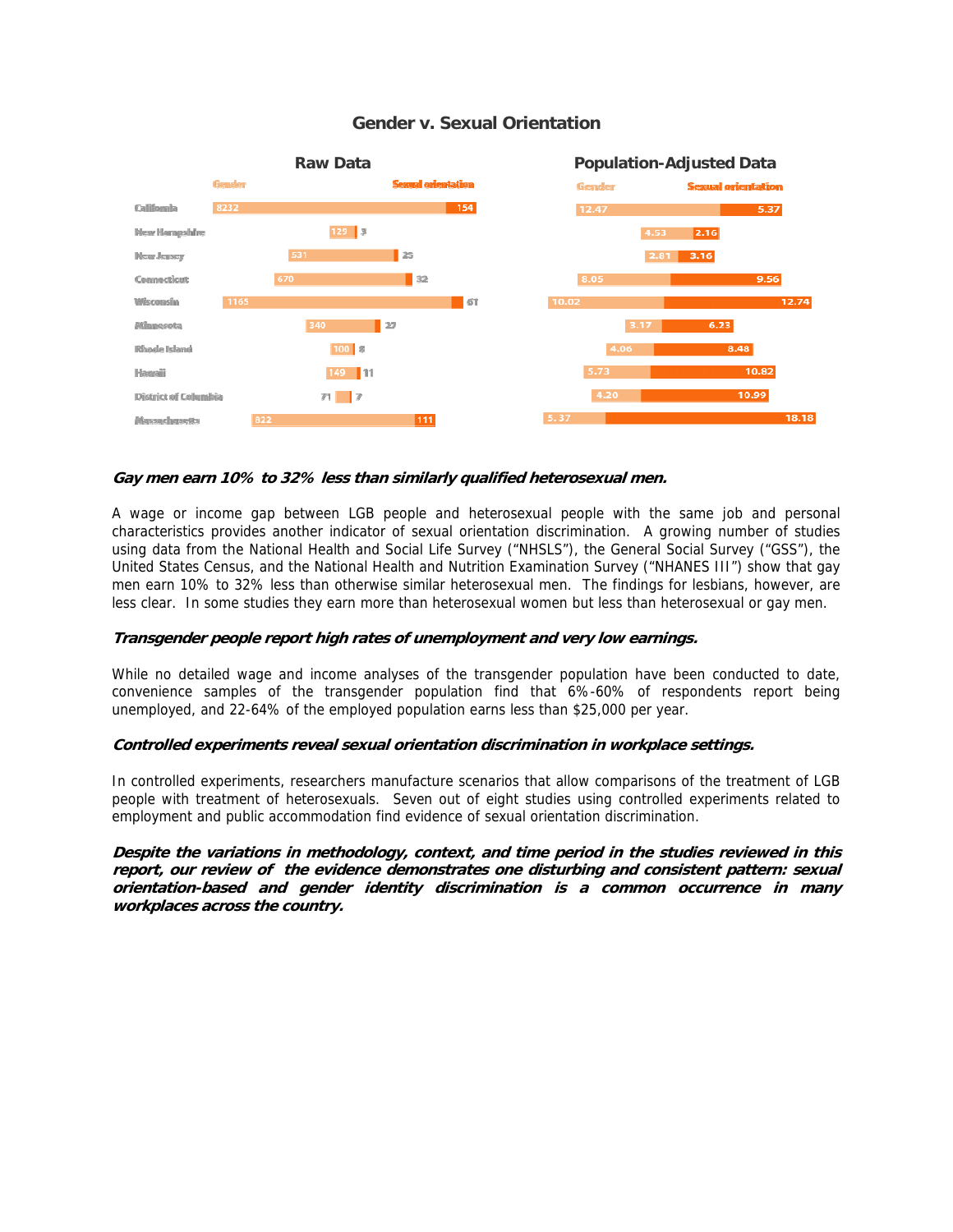| Self-Reported Experiences of Sexual Orientation and Gender Identity Employment  |  |
|---------------------------------------------------------------------------------|--|
|                                                                                 |  |
|                                                                                 |  |
|                                                                                 |  |
|                                                                                 |  |
|                                                                                 |  |
|                                                                                 |  |
|                                                                                 |  |
|                                                                                 |  |
| Surveys Measuring Discrimination on the Basis of Gender Identity or Transgender |  |
|                                                                                 |  |
|                                                                                 |  |
| Methodology and Limitations of Surveys of Transgender People 9                  |  |
|                                                                                 |  |
|                                                                                 |  |
|                                                                                 |  |
|                                                                                 |  |
|                                                                                 |  |
| Measuring the Effects of Antidiscrimination Laws: A Wage-Based Approach 16      |  |
|                                                                                 |  |
|                                                                                 |  |
|                                                                                 |  |
|                                                                                 |  |
|                                                                                 |  |
|                                                                                 |  |
|                                                                                 |  |
|                                                                                 |  |
|                                                                                 |  |
|                                                                                 |  |
|                                                                                 |  |
|                                                                                 |  |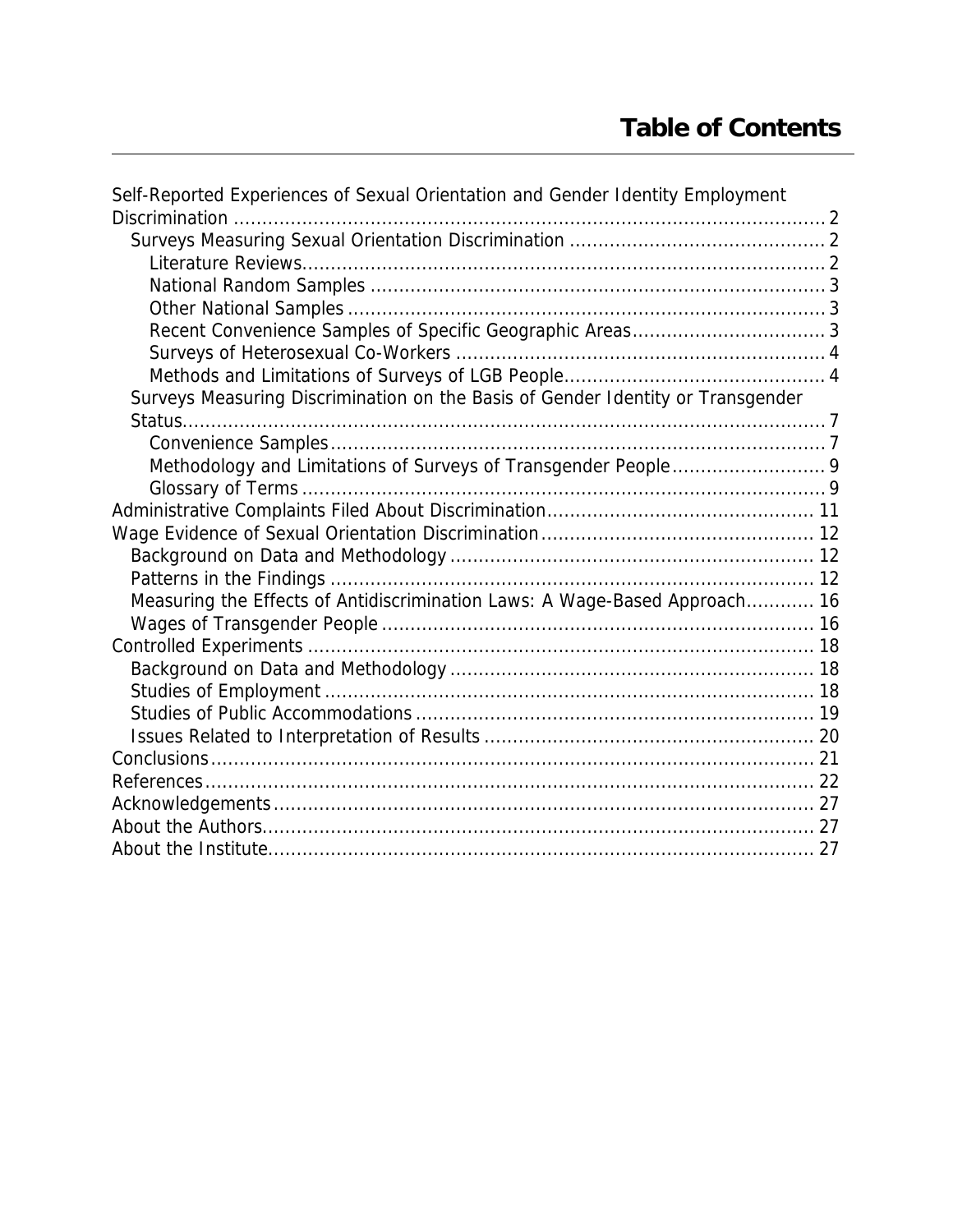### **Bias in the Workplace: Consistent Evidence of Sexual Orientation and Gender Identity Discrimination**

Over the last ten years, academic researchers in economics, sociology, psychology, and other social sciences have conducted research to find out whether lesbian, gay, bisexual, and transgender ("LGBT") people face employment discrimination. Government and community organizations have also conducted such research. With increasing frequency, policymakers at the federal, state, and local level are considering the rates of employment discrimination as they consider laws that would ban employment discrimination based on sexual orientation and gender identity. In this report we summarize the findings of research about employment discrimination against LGBT people from four different kinds of studies.

#### **Surveys of LGBT people's experiences with workplace discrimination**

These studies routinely show that considerable numbers of LGBT people believe they have been discriminated against in the workplace. These studies also show that heterosexuals perceive discrimination against their LGB peers. Because these studies tend to focus on particular occupations, population groups, or geographic areas, the rates of perceived discrimination vary considerably across their findings.

#### **Analyses of employment discrimination complaints filed with government agencies**

Thus far, there has been one published study on the number of sexual orientation discrimination complaints filed with government agencies. Although the raw number of complaints is small, the rate of complaints per 10,000 LGB people is comparable to the rate of sex discrimination complaints per 10,000 women.

#### **Analyses of wage differentials between LGBT and heterosexual persons**

Employment discrimination often translates into lower earnings. Wage analyses consistently show that gay men earn 10% to 32% less than heterosexual men. The findings on lesbians' earnings are less consistent. While less data is available about the incomes of transgender people in comparison with non-transgender people, a number of surveys have found high unemployment rates and low income levels for transgender people.

#### **Controlled experiments**

A new and expanding line of research involves experiments that control conditions to test whether LGB people experience differences in treatment when compared with identical heterosexual people. These studies find that LGB and heterosexual persons are subject to disparate treatment.

The remainder of this report describes the studies' methods and findings. The methodologies used and contexts studied vary considerably and limit our ability to generalize findings to all locations, occupations, or economic contexts. Also, the limitations of the methods mean that we cannot say how likely a LGBT person would be to experience employment discrimination. Despite these caveats, the review does demonstrate a consistent pattern: there is ample evidence that sexual orientation and gender identity discrimination against LGBT people occurs in many workplaces across the country.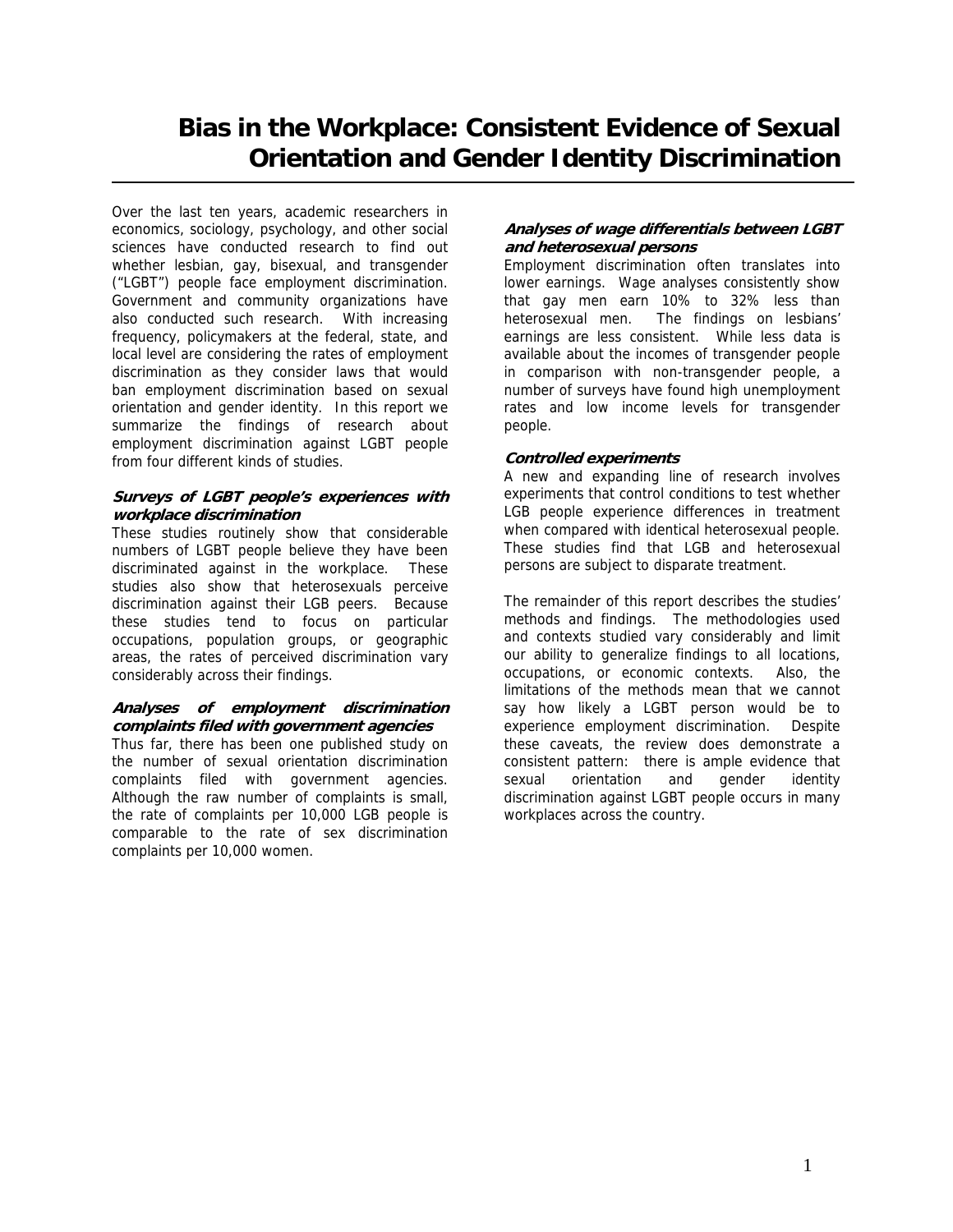### <span id="page-6-0"></span>**Self-Reported Experiences of Sexual Orientation and Gender Identity Employment Discrimination**

#### **Surveys Measuring Sexual Orientation Discrimination**

One way that researchers have assessed discrimination is by asking LGB people directly whether they believe they have experienced discrimination. These studies routinely show that many LGB individuals believe that they have experienced employment discrimination. Tables 1 and 2 present details of the studies.

#### **Literature Reviews**

Five academic reviews of such studies that were published between 1992 and 1999 found substantial evidence of discrimination. These reviews, examining over 35 studies, found that 16% to 68% of LGB respondents reported experiencing discrimination in the workplace (see Table 1). Since these literature reviews were published, an additional fifteen surveys have been conducted that report similar findings.

#### **Table 1: Literature reviews examining studies published between 1992 and 1999**

| <b>Study</b>                       | Year(s)<br>Data<br><b>Collected</b> | Population                                                                                                                                                       | <b>Method</b>               | % Reporting<br><b>Discrimination</b><br><b>Ever (unless</b><br>otherwise<br>noted) | <b>Specific Types of</b><br><b>Discrimination</b><br><b>Experienced</b>                                           |
|------------------------------------|-------------------------------------|------------------------------------------------------------------------------------------------------------------------------------------------------------------|-----------------------------|------------------------------------------------------------------------------------|-------------------------------------------------------------------------------------------------------------------|
| <b>Badgett</b><br>et al.<br>(1992) | 1992                                | Review of 1 national survey<br>and 20 city and state surveys<br>of LGB people (n of 21<br>surveys = $11,984$ )                                                   | Literature<br>Review        | 16-44%                                                                             | 8-19% fired<br>5-24% denied<br>employment<br>5-33% denied a<br>promotion<br>3-14% bad job rating or<br>evaluation |
| <b>Badgett</b><br>(1997)           | 1997                                | Review of 3 city surveys and<br>6 surveys of various<br>professional groups of LGB<br>people (n of 9 surveys =<br>8,221)                                         | Literature<br><b>Review</b> | 27-68%                                                                             |                                                                                                                   |
| Croteau<br>(1996)                  | 1996                                | Review of 9 published studies<br>on work experiences of LGB<br>people, with 3 studies<br>reporting experiences of<br>discrimination<br>(n of 3 surveys = $626$ ) | Literature<br>Review        | 25-66%                                                                             |                                                                                                                   |
| <b>Durkin</b><br>(1998)            | 1998                                | Review of 11 studies of<br>sexual orientation bias in the<br>legal profession, 2 reporting<br>experiences of discrimination<br>(n of 2 surveys $= 293$ )         | Literature<br>Review        | 23-40%                                                                             |                                                                                                                   |
| Fox,<br>Sarah D.<br>(1999)         | 1999                                | Review of 2 studies on sexual<br>orientation employment<br>discrimination<br>(n of 2 surveys $=$ 378)                                                            | Literature<br>Review        | 41-58%                                                                             |                                                                                                                   |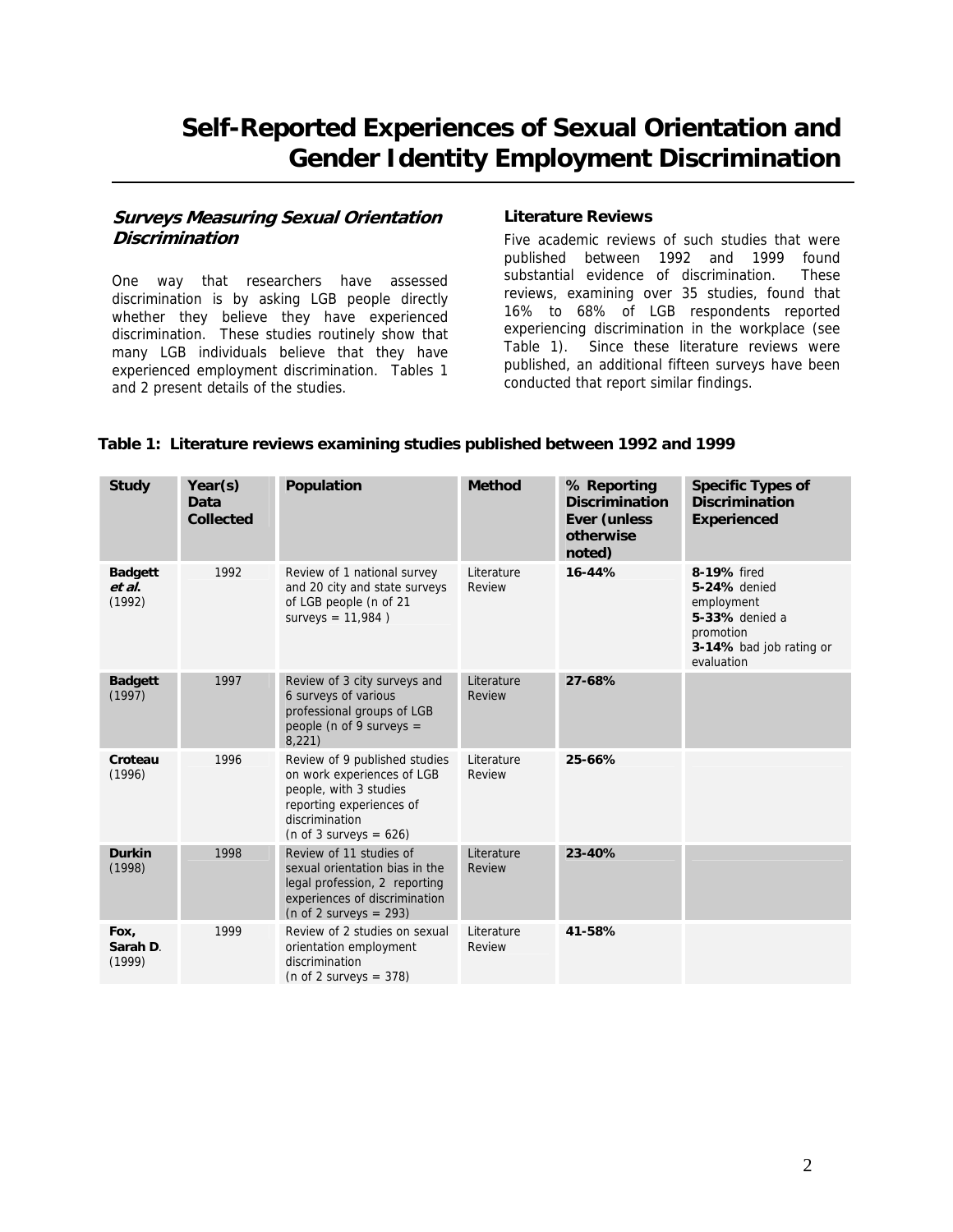#### <span id="page-7-0"></span>**National Random Samples**

Three recent surveys are based on national probability samples (or "random" samples) of lesbian, gay, and bisexual people.

- In 2000, the Henry J. Kaiser Family Foundation (2001) surveyed a random sample of 405 LGB people in 15 large metropolitan areas and found that 18% of the respondents reported experiencing discrimination when applying for a job or keeping a job.
- Another study analyzed data from the 1995 National Survey of Midlife Development, a nationally representative sample of adults aged 25 to 74 years old, and revealed that LGB respondents reported the following

**Fifteen recent studies found that 15% to 43% of LGB respondents experienced workplace discrimination.** 

types of "discrimination": 8% reported being fired, 13% being denied employment, and 11% being denied a promotion (Vickie Mays and Susan Cochran 2001). While the survey did not ask LGB

respondents whether each type of employment discrimination was related to their sexual orientation, 43% of LGB respondents said that some discrimination they experienced was due to their sexual orientation (Mays and Cochran 2001).

• Another recent survey of a random sample found that 10% of LGB people (16% of lesbians and gay men) reported being fired or denied a job because of their sexual orientation (Gregory Herek, 2007).

#### **Other National Samples**

<span id="page-7-1"></span>Two other national studies of non-random samples also found that self-reported experiences of discrimination were common and that respondents reported facing a variety of discrimination in the employment context.

- The most recent survey, conducted in 2006, found that 7% of the 662 LGB respondents had reported experiencing job discrimination at some point in their lives.
- A survey conducted at the end of 2005, found that 39% of the 1,205 LGBT respondents have experienced some level of harassment or discrimination in their

workplace over the past five years (Lambda Legal and Deloitte 2006).

Similar rates of discrimination were documented in a survey by Out & Equal in 2002, which found that 41% of participants had experienced discrimination in the workplace (2002).

#### **Recent Surveys of Specific Areas**

Eight other studies of sexual orientation discrimination surveyed narrower subgroups of the LGB population focusing on people in a particular geographic area. These studies recruit "convenience" samples, or samples of LGB people who are easy to locate and willing to return a survey. These survey respondents may not be representative of the larger population of LGB people. These studies also show experiences of perceived employment discrimination on the basis  $\overline{a}$  of sexual orientation are common.<sup>[1](#page-7-1)</sup>

- 30% of LGBT people in Pennsylvania reported discrimination.
- 36% of New Yorkers reported employment discrimination during the five years prior to the 2001 survey.
- 11.2% of GB men in three southwestern cities reported experiencing employment, housing or insurance discrimination in the six months prior to the survey.
- 15% of GB Latino men in Los Angeles, New York City, and Miami reported experiencing employment discrimination.
- In a survey of LGB residents of Topeka, Kansas, 15%-41% reported employment discrimination and on-the-job harassment.
- 27% of the 195 northern Floridians surveyed reported experiencing employment discrimination.

 $\overline{a}$ 

<sup>&</sup>lt;sup>1</sup> Two other surveys also indicate high levels of discrimination against LGBT people of color, although neither survey defined discrimination to be limited to, or even include, employment discrimination. In 2005 and 2007, the National Gay and Lesbian Task Force's Policy Institute released two reports on Asian Pacific American and Islander LGBT individuals showing that 75%-82% of the respondents from the two surveys reported experience with sexual orientation discrimination or prejudice of some kind (Alain Dang & Mandy Hu 2005; Alain Dang & Cabrini Vianney 2007). Another survey of participants from nine Black Pride events in 2000 by the Policy Institute found that 42% of black LGBT respondents reported having experienced discrimination or prejudice of some kind. (Battle et al. 2002).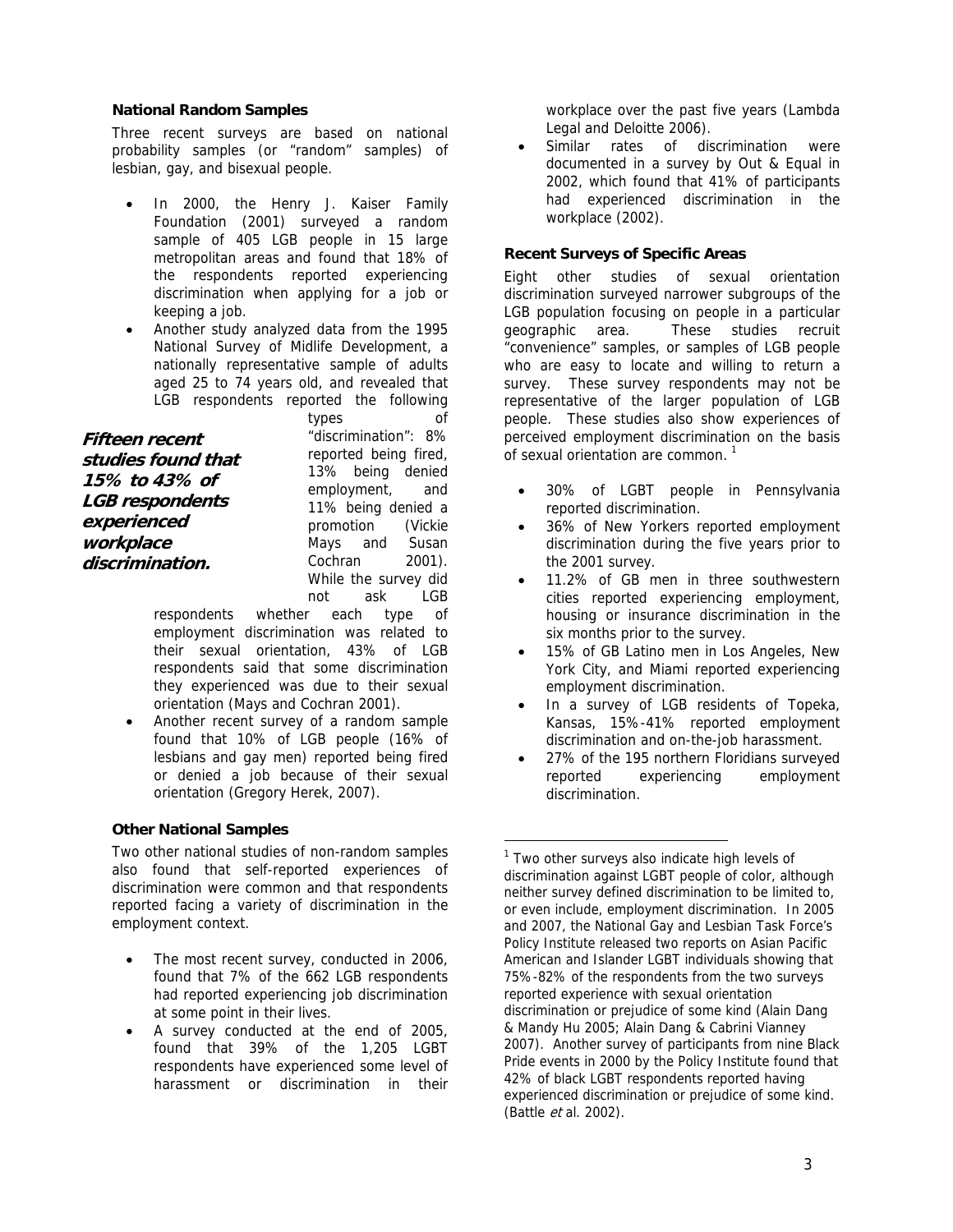- <span id="page-8-0"></span>• 30% of LGB people from fourteen of the sixteen counties across Maine reported experiencing discrimination in employment.
- 43% of Washington State Pride event attendees reported experiencing employment discrimination.
- 21% of the LGB attorneys in Minnesota law firms reported being denied employment, equal pay, equal benefits, a promotion, or another employment opportunity.
- LGBT members of the California State Bar reported that 26% had been denied a promotion, 15% received unequal pay, and 19% received poor work assignments.
- LG employees of the New Jersey Supreme Court reported that 17% were denied employment, 29% were teased or harassed, and 21% were given poor work assignments.

#### **Surveys of Heterosexual Co-Workers**

A small number of researchers have asked heterosexuals whether they have witnessed discrimination against their LGB peers. These studies have been limited to particular occupations, mainly the legal profession.

- In a survey of heterosexual attorneys in Minnesota law firms, 23% believe that LGBT attorneys were treated differently, with an additional 32% stating that they were not certain.
- New Jersey Court system employees reported seeing sexual orientation discrimination: 7% reporting witnessing discrimination in hiring, 10% witnessed verbal abuse or harassment of LGBT coworkers, and 6% reported witnessing discrimination in the distribution of work assignments.
- 30% of the judges and attorneys surveyed in Arizona believe that lesbians and gays were discriminated against in the legal profession.
- 12% to 14% of heterosexual political scientists reported witnessing antigay discrimination in academic employment decisions, such as hiring and tenure decisions.
- In Los Angeles, 24% of female heterosexual lawyers and 17% of male heterosexual

reported either having experienced or witnessed anti-gay discrimination.

#### **Methods and Limitations of Surveys**

Although these studies provide a useful snapshot of LGB individuals' perceptions, they have certain limitations. As already noted, the samples used for most studies were not representative of the larger LGB population. Many of these studies only surveyed individuals in a particular geographic region, occupation, or population group. Almost all were convenience samples, as opposed to random or probability samples. Individuals who have been subject to sexual orientation discrimination may have been more likely to participate in such surveys, skewing the rate of discrimination reported. Therefore, we cannot necessarily apply these findings to all LGB people.

Two other limitations related to these studies' reliance on perceptions of discrimination are worth noting. First, people's perceptions may not be accurate measures of actual discrimination. For example, individuals may misperceive employers' motivations behind hiring and promotion decisions, ascribing discriminatory motives to employers

when none existed. Alternatively, employers may conceal their discriminatory motives so well that LGB people perceive less discrimination than actually exists.

**Heterosexual co-workers report witnessing discrimination against their LGB peers** 

Second, many of these studies had vague definitions

of "discrimination" and some did not define the term at all. In addition, the questions asking about employment discrimination were worded differently in each of the surveys. "Discrimination" included everything from denials of promotions to being subjected to "hard stares" because of one's sexual orientation (Martin P. Levine and Robin Leonard 1984; James M. Croteau and Julianne S. Lark 1995). The variations in definitions and the wording of questions may also explain why the studies found varying levels of perceived discrimination.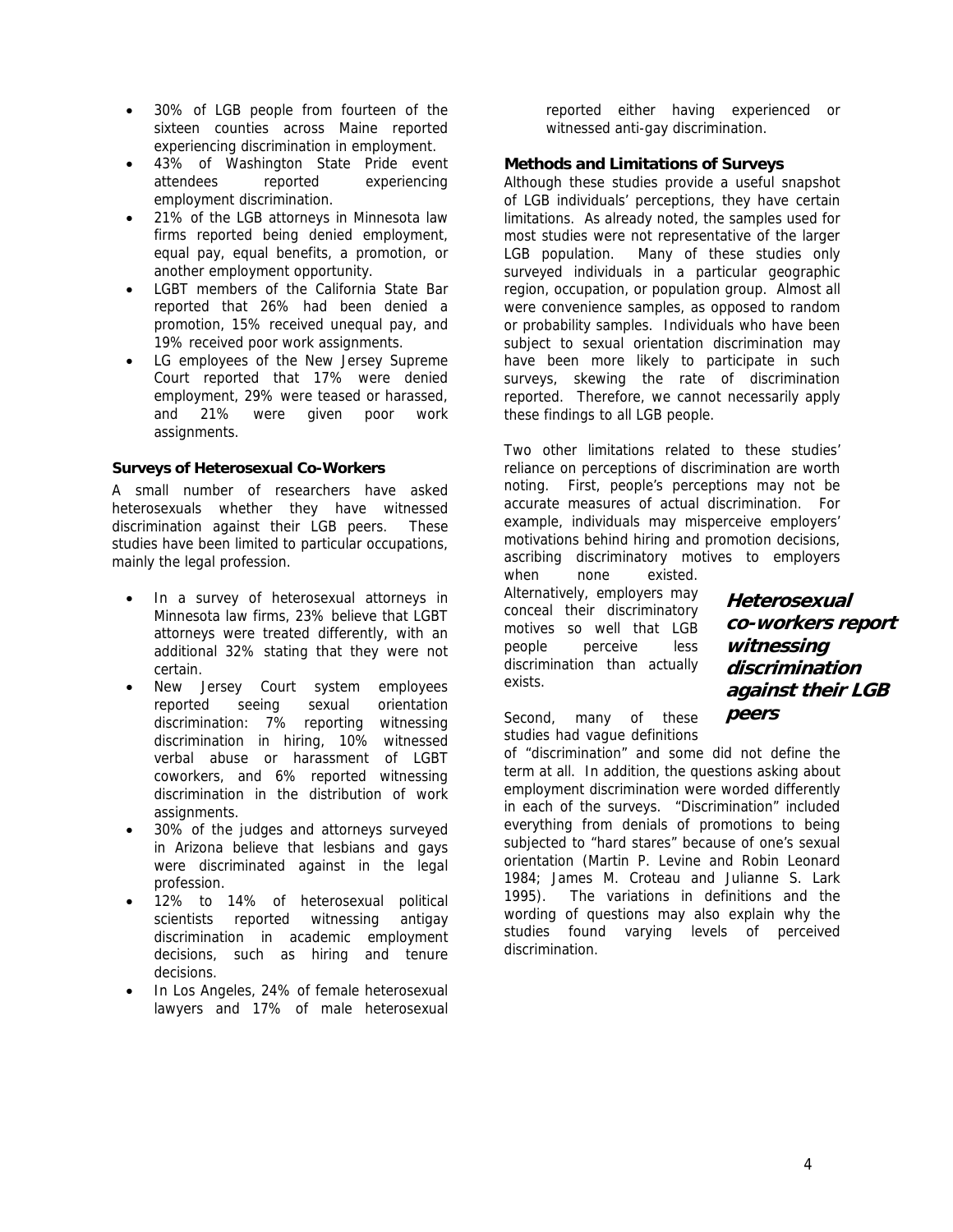| <b>Study</b>                                                                                       | Year(s)<br>Data<br><b>Collected</b> | Population                                                                                    | <b>Method</b>         | % Reporting<br><b>Discrimination Ever</b><br>(unless otherwise noted)                              | <b>Specific Types of Discrimination Experienced</b>                                                                                                                                                                                                       |
|----------------------------------------------------------------------------------------------------|-------------------------------------|-----------------------------------------------------------------------------------------------|-----------------------|----------------------------------------------------------------------------------------------------|-----------------------------------------------------------------------------------------------------------------------------------------------------------------------------------------------------------------------------------------------------------|
| <b>Colvin R. (2004)</b>                                                                            | 2003-2004                           | LGB people in<br>Topeka, Kansas<br>$(n = 121)$                                                | Convenience<br>Sample | <b>NA</b>                                                                                          | 15% fired<br>16% denied employment<br>11% denied a promotion<br>18% overlooked for additional responsibilities<br>24% teased or harassed<br>35% received harassing e-mails, letters, or faxes<br>41% verbal or physical abuse<br>16% vandalized workplace |
| Diaz et al. (2001)                                                                                 | 1998-1999                           | <b>GB Latino Men in</b><br>New York, Miami,<br>and Los Angeles<br>$(n = 912)$                 | Convenience<br>Sample | 15%                                                                                                |                                                                                                                                                                                                                                                           |
| <b>Empire State</b><br><b>Pride Survey</b><br>(2001)                                               | 2001                                | LGB people in New<br>York State<br>$(n = 1,891)$                                              | Convenience<br>Sample | 36%<br>experienced discrimination in<br>the past 5 years                                           | 8% fired<br>12% denied promotion<br>10% negative performance evaluation<br>27% verbally harassed<br>7% physically harassed                                                                                                                                |
| Gross et al.<br>(2000)                                                                             | 1999-2000                           | LG people in<br>Pennsylvania<br>$(n = 3,014)$                                                 | Convenience<br>Sample | 30%                                                                                                |                                                                                                                                                                                                                                                           |
| Henry J. Kaiser<br>(2001)                                                                          | 2000                                | LGB people in 15<br>metro areas in U.S.<br>$(n = 405)$                                        | Random Sample         | 18%<br>applying for and/or keeping a<br>job                                                        |                                                                                                                                                                                                                                                           |
| <b>Herek</b> (2007)                                                                                | 2006                                | LGB people in U.S.<br>$(n = 662)$                                                             | Random Sample         | 10% experienced job<br>discrimination once in their life                                           |                                                                                                                                                                                                                                                           |
| Huebner et al.<br>(2004)                                                                           | 1996-1997                           | GB Men aged 18 to<br>27 in Phoenix, AZ,<br>Albuquerque, NM<br>and Austin, TX<br>$(n = 1,248)$ | Convenience<br>Sample | 11.2%<br>experienced employment,<br>housing, or insurance<br>discrimination in a 6 month<br>period |                                                                                                                                                                                                                                                           |
| Karp, B. and<br><b>Human Rights</b><br><b>Council of North</b><br><b>Central Florida</b><br>(1997) | 1997                                | LGB people in<br>Gainesville/<br>Alachua County<br>Florida ( $n = 195$ )                      | Convenience<br>Sample | 27%                                                                                                | 9% fired<br>15% denied employment<br>20% denied a promotion<br>16% bad job rating or evaluation                                                                                                                                                           |
| Lambda Legal &<br>Deloitte (2006)                                                                  | 2005                                | LGBT people<br>nationally<br>$(n = 1,205)$                                                    | Convenience<br>Sample | 39% experienced<br>discrimination/harassment in<br>the past five years                             | 19% denied a promotion                                                                                                                                                                                                                                    |

#### **Table 2: Results of surveys measuring employment discrimination against LGB people on the basis of sexual orientation since 1999**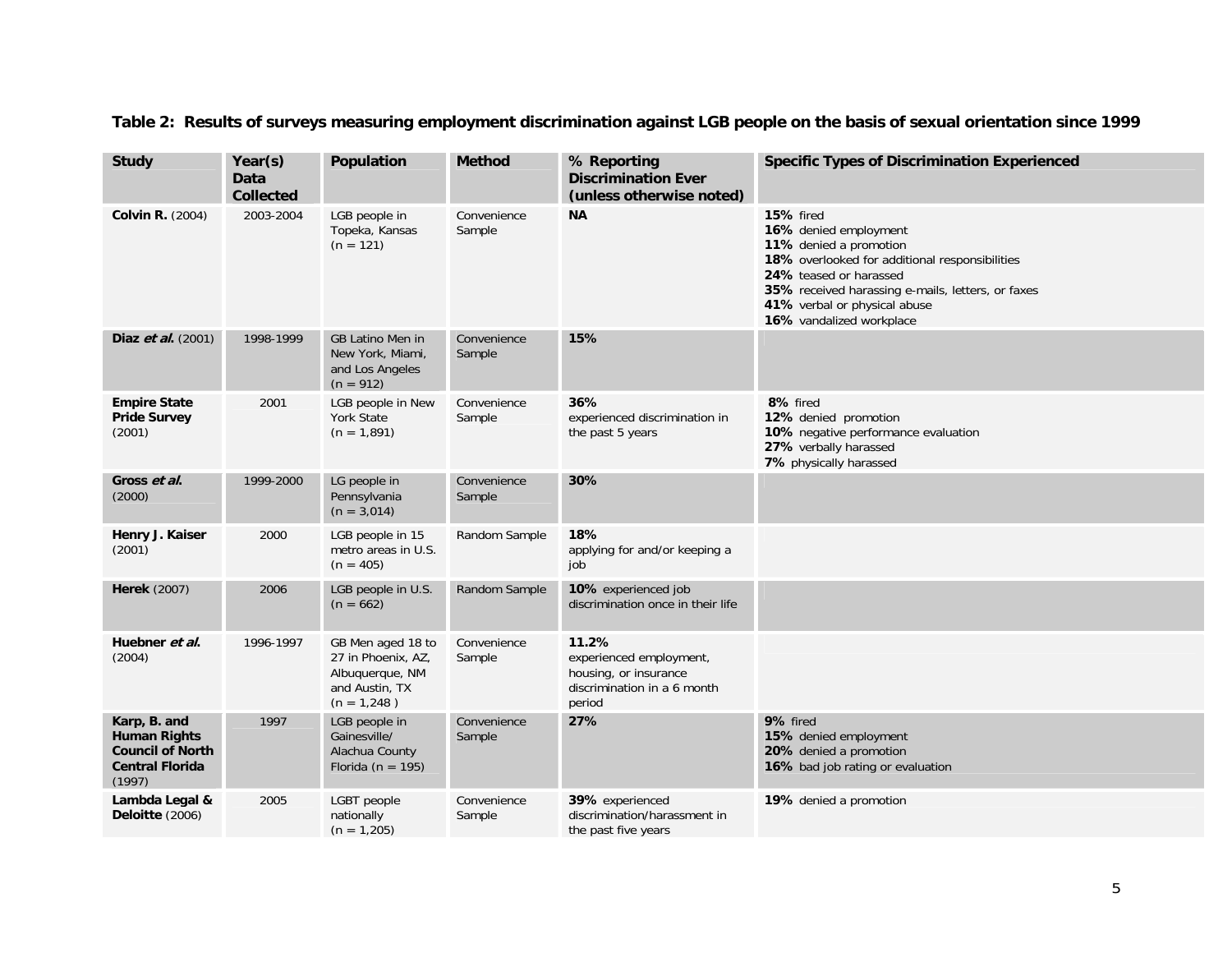| <b>Study</b>                                                                                                                   | Year(s)<br>Data<br><b>Collected</b> | Population                                                 | <b>Method</b>         | % Reporting<br><b>Discrimination Ever</b><br>(unless otherwise noted) | <b>Specific Types of Discrimination Experienced</b>                                                                                                                                 |
|--------------------------------------------------------------------------------------------------------------------------------|-------------------------------------|------------------------------------------------------------|-----------------------|-----------------------------------------------------------------------|-------------------------------------------------------------------------------------------------------------------------------------------------------------------------------------|
| Mays et al.<br>(2001)                                                                                                          | 1995                                | LGB people<br>nationally ( $n = 73$ )                      | Random Sample         | 43%                                                                   | 8% fired<br>13% denied employment<br>11% denied a promotion                                                                                                                         |
| <b>New Jersey</b><br><b>Supreme Court</b><br>(2001)                                                                            | 2000                                | LG New Jersey<br>Court employees<br>$(n = 42)$             | Convenience<br>Sample | <b>NA</b>                                                             | 17% denied employment<br>28% denied a promotion<br>21% negative performance evaluation<br>21% not given good work assignments<br>29% teased or harassed<br>10% received unequal pay |
| Out & Equal<br>Advocates.<br><b>Harris</b><br>Interactive &<br><b>Witeck Combs</b><br>(2002)                                   | 2002                                | LGBT people<br>nationally<br>$(n = 110)$                   | Convenience<br>Sample | 41%                                                                   | 9% fired<br>8% pressured to quit<br>12% denied a promotion<br>23% teased or harassed<br>22% experienced other forms of discrimination                                               |
| <b>Seattle Office of</b><br><b>Civil Rights</b><br>(2006)                                                                      | 2006                                | LGBT people in<br>Washington<br>$(n = 54)$                 | Convenience<br>Sample | 43%                                                                   |                                                                                                                                                                                     |
| <b>State Bar of</b><br>California (2006)                                                                                       | 2005                                | <b>LGBT California</b><br>State Bar members<br>$(n = 155)$ | Convenience<br>Sample | <b>NA</b>                                                             | 26% denied a promotion<br>19% not given good work assignments<br>15% received unequal pay<br>19% received unequal benefits                                                          |
| <b>Task Force on</b><br>Diversity in the<br><b>Profession of</b><br>the Minnesota<br><b>State Bar</b><br>Association<br>(2006) | 2005-2006                           | LGB attorneys in<br>Minnesota ( $n = 51$ )                 | Convenience<br>Sample | 22%                                                                   |                                                                                                                                                                                     |
| <b>Wessler</b> (2005)                                                                                                          | 2005                                | LGBT people in<br>Maine ( $n = 90$ )                       | Convenience<br>Sample | 30%                                                                   |                                                                                                                                                                                     |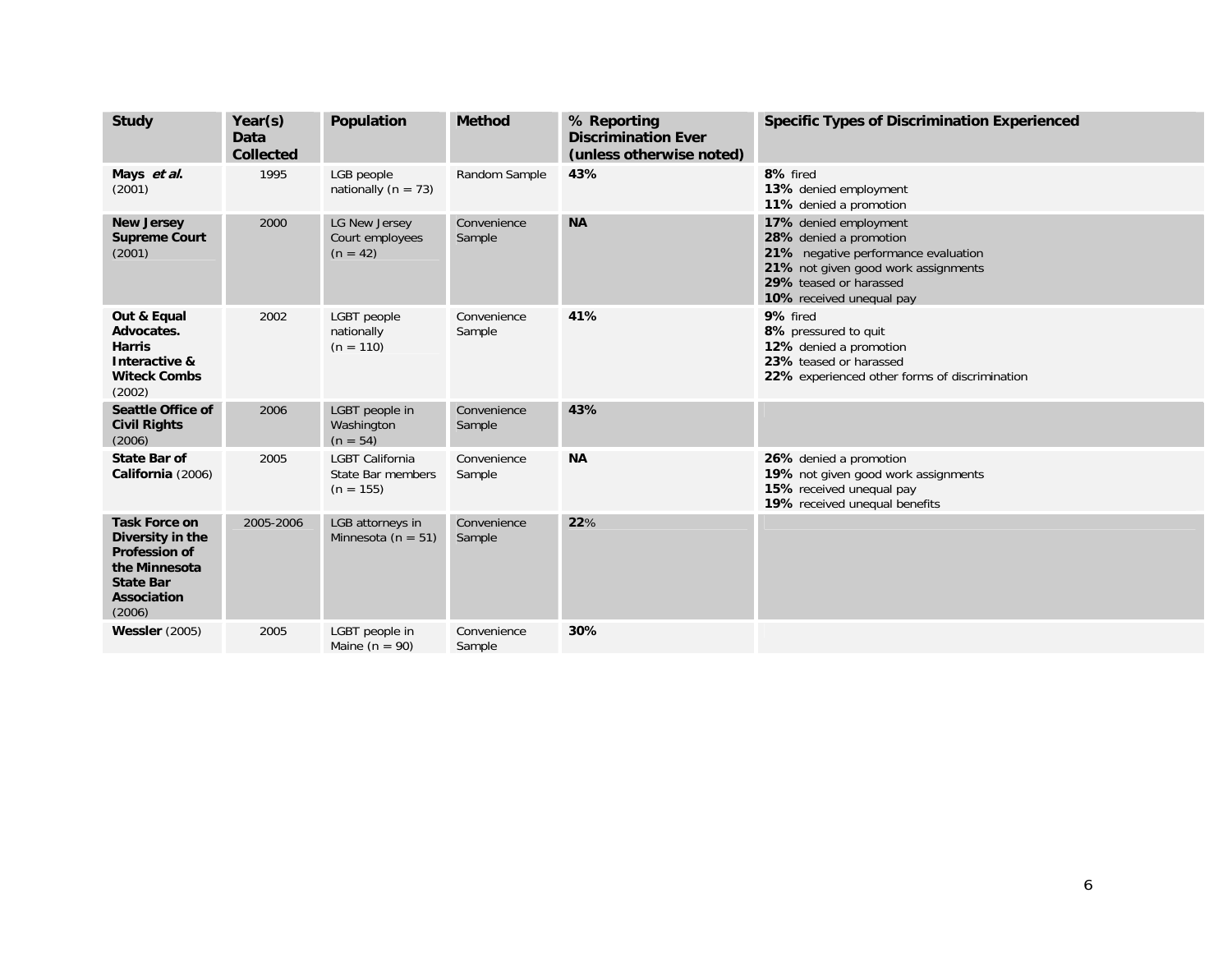#### <span id="page-11-0"></span>**Surveys Measuring Discrimination on the Basis of Gender Identity or Transgender Status**

Since 1996, a number of studies have found that large percentages of transgender persons report experiencing employment discrimination on the basis of their gender identity or transgender status. Details of these studies are presented in Table 3.

#### **Convenience Samples**

All of the surveys measuring employment discrimination against transgender people relied upon convenience samples. Only one was national in scope. The other studies focused on a particular geographic area or population group. Most were based on the transgender population in San Francisco. Despite these limitations, the studies consistently found that between 15% and 57% of transgender people report experiencing employment discrimination on the basis of transgender status or gender identity.

- Nationally, 37% reported experiencing employment discrimination.
- 25% of transsexuals from Northern California had difficulties getting a job.
- A study of 244 transsexuals in Los Angeles County found that 28% reported being fired based on their gender identity and 47% reported difficulty in finding a job.
- In a study of 248 transgender people of color in Washington, D.C., 15% reported losing a job because of their transgender status.
- 37-42% of gender variant persons in Illinois reported experiencing some type of employment discrimination.
- A study of male-to-female (MTF) transgender people of color in San Francisco found that 39% reported losing a job or a career opportunity because of their gender identity.
- 20% of transgender persons in Virginia reported employment discrimination, with 13% fired, 20% denied employment and 31% harassed at work.

The most recent survey of transgender individuals was conducted in 2006 by the San Francisco Bay Guardian and the Transgender Law Center (San Francisco Bay Guardian and Transgender Law Center 2006). The survey was specifically focused

on employment issues, using a very broad definition of being transgender, and sought to recruit a broad cross-section of San Francisco's transgender population. The study found that 57% of the transgender respondents surveyed had experienced employment

**15% to 57% of transgender people report experiencing employment discrimination** 

discrimination on the basis of their transgender status or gender identity. More specifically, of those surveyed, 18% reported being fired, 40% being denied employment, 19% being denied a promotion, and 22% being verbally harassed. In addition, 24% reported being sexually harassed, 14% lacked access to appropriate restrooms, 23% reported persistent use of their old name and/or pronoun, and 12% faced persistent questions about surgery. In other words, this survey found ample evidence of many forms of discrimination in what should be one of the most tolerant cities for transgender people in the United States.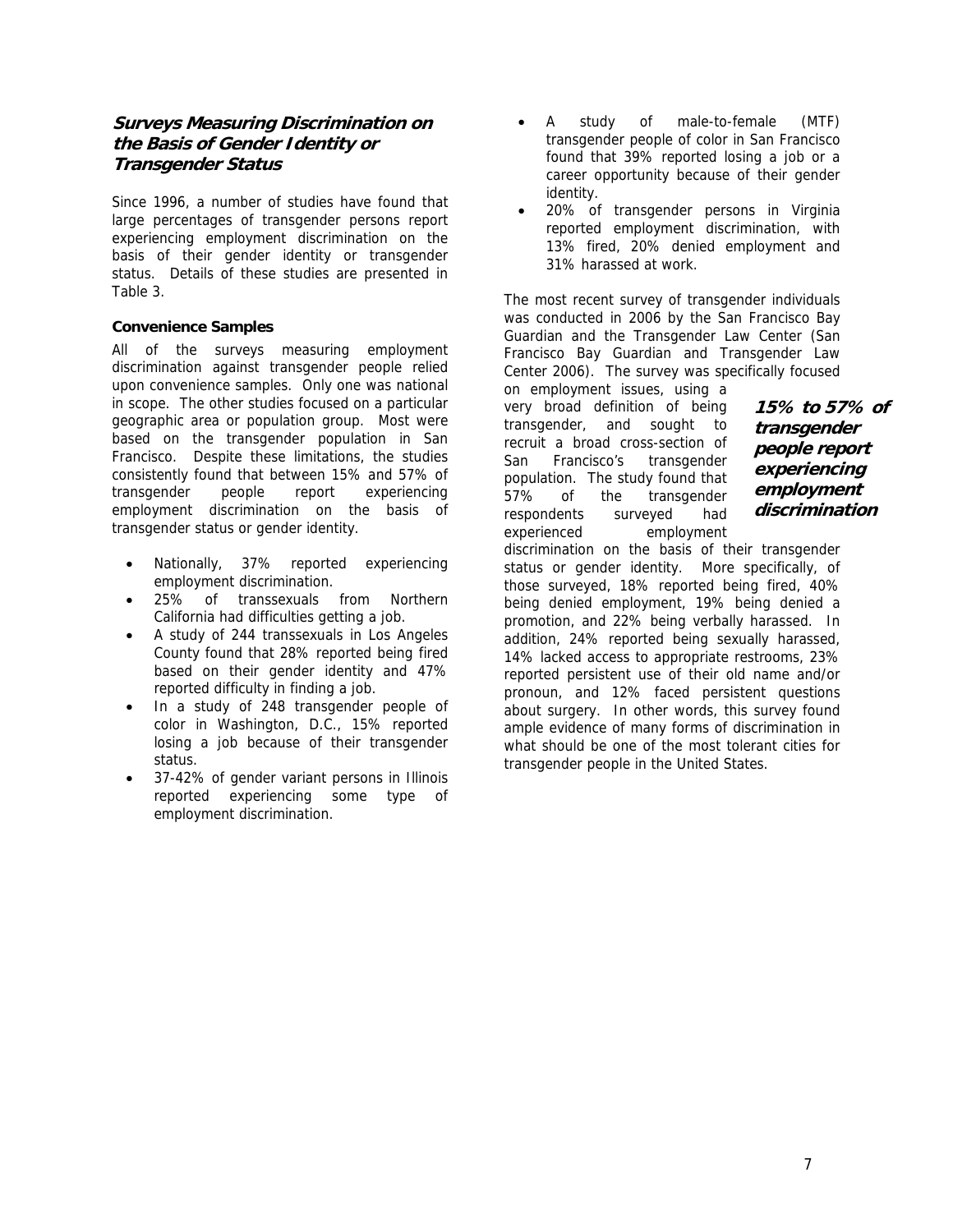**Table 3: Results of surveys measuring employment discrimination against transgender people on the basis of transgender status or gender identity** 

| <b>Study</b>                                                                                     | Year(s) Data<br><b>Collected</b> | Population                                                         | <b>Method</b>                                                                 | % Reporting Discrimination Ever<br>(unless otherwise noted)                                                                                                                                                                                             |
|--------------------------------------------------------------------------------------------------|----------------------------------|--------------------------------------------------------------------|-------------------------------------------------------------------------------|---------------------------------------------------------------------------------------------------------------------------------------------------------------------------------------------------------------------------------------------------------|
| Clements K.,<br><i>et al.</i> (1999)                                                             | 1997                             | MTFs in San Francisco ( $n = 392$ )                                | 46%<br>report losing a job or difficulty in<br>getting a job                  |                                                                                                                                                                                                                                                         |
| Clements K,<br><i>et al.</i> (1999)                                                              | 1997                             | FTMs in San Francisco ( $n = 123$ )                                | 57%<br>report losing a job, difficulty getting a<br>job or job discrimination |                                                                                                                                                                                                                                                         |
| Lombardi et<br>al. (2001)                                                                        | 1996-1997                        | Transgender people in the U.S.<br>$(n = 402)$                      | 37%                                                                           |                                                                                                                                                                                                                                                         |
| Reback et al.<br>(2001)                                                                          | 1998-1999                        | MTF Transsexuals in Los Angeles<br>County ( $n = 244$ )            | <b>NA</b>                                                                     | 29% fired<br>47% difficulty getting job                                                                                                                                                                                                                 |
| <b>Sykes (1999)</b>                                                                              | 1998                             | Transsexuals in Northern California<br>$(n = 232)$                 | 25%<br>difficulties with getting a job because of<br>gender issues            |                                                                                                                                                                                                                                                         |
| <b>Minter and</b><br><b>Daley</b> (2003)                                                         | 2002                             | Transgender people in San Francisco<br>$(n = 155)$                 | 49%                                                                           |                                                                                                                                                                                                                                                         |
| Plotner et al.<br>(2002)                                                                         | 1995-2001                        | Transgender people in Illinois<br>$(n = 108)$                      | 37-42%                                                                        | <b>56% fired</b><br>13% denied employment<br>31% harassed                                                                                                                                                                                               |
| <b>San Francisco</b><br><b>Bay Guardian</b><br>and<br>Transgender<br><b>Law Center</b><br>(2006) | 2006                             | Transgender people in San Francisco<br>$(n = 194)$                 | 57%                                                                           | 18% fired<br>40% denied employment<br>19% denied a promotion<br>22% verbally harassed<br>24% sexual harassed<br>11% health coverage issues<br>14% appropriate restroom access<br>23% use of old name/pronoun<br>12% questions about surgery<br>4% other |
| Sugano et al.<br>(2006)                                                                          | 2000-2001                        | Transsexual Women (MTF) of Color<br>in San Francisco ( $n = 327$ ) | 39%<br>report loss of job or career opportunity                               |                                                                                                                                                                                                                                                         |
| Xavier et al.<br>$(2000 \& 2005)$                                                                | 1999-2000                        | Transgender People of Color in<br>Washington, D.C. ( $n = 248$ )   | <b>NA</b>                                                                     | 15% fired<br>(another 8% "unsure" if job lost due to<br>discrimination)                                                                                                                                                                                 |
| Xavier et al.<br>(2007)                                                                          | 2005-2006                        | Transgender People in Virginia ( $N =$<br>350)                     | 20%                                                                           | 13% fired<br>20% denied employment<br>31% harassed                                                                                                                                                                                                      |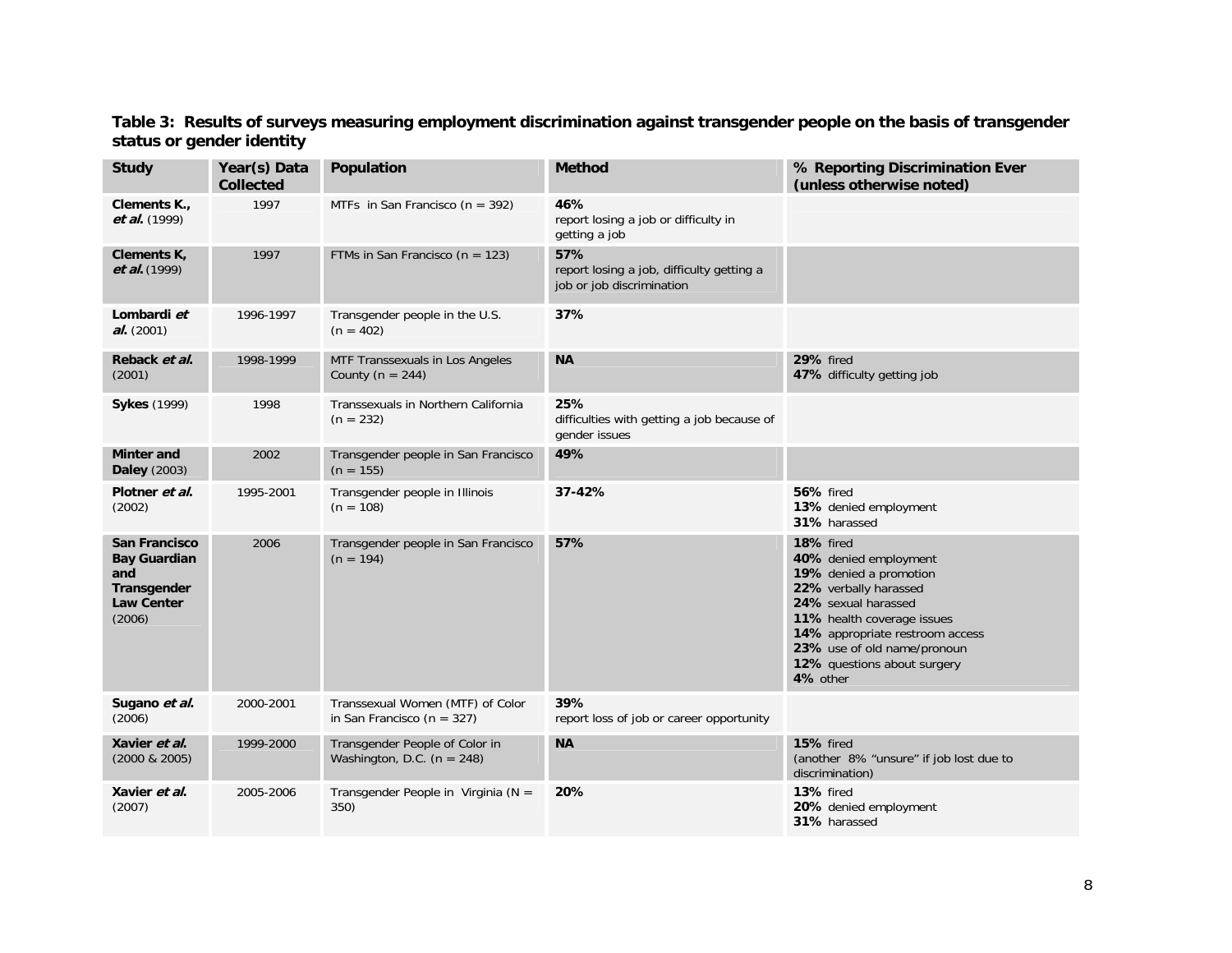#### <span id="page-13-0"></span>**Methodology and Limitations of Surveys of Transgender People**

The surveys of transgender people summarized in Table 3 have many of the same limitations as the surveys summarizing the LGB population. For example, they were all based on convenience samples and are generally limited to surveying one city, San Francisco. In fact, only one was a national in scope. Although some surveys varied in how they defined discrimination, many of these surveys were based upon each other and deliberately used the same definition of discrimination. Thus, there may in fact be greater consistency among these surveys results than in others reviewed by this study.

These surveys also have some additional limitations. Perhaps the most notable one is the variance of the definition of the transgender population among the surveys. Some of the studies focused only on MTFs (male-to-female) or only on FTMs (female-to-male). Some only included those who self-identity as transsexuals; one only included pre-operative and post-operative transsexuals, while others included anyone who is visibly "gender variant," including those who identify as cross-dressers, drag queens, drag kings, effeminate males and gender queers. Some studies explicitly excluded those who identify in these groups from their definition of transgender.

#### **Glossary of Terms**

Table 3 and the studies it summarizes use a variety of terms to describe all or parts of the transgender community. These terms represent real differences in how the researchers defined the populations which they surveyed. Below is a short glossary of these terms.

**Transgender**:An umbrella term for people whose gender identity, expression, or behavior is different from that typically associated with their assigned sex at birth, including but not limited to transsexuals, cross-dressers, androgynous people, genderqueers, and gender non-conforming people.

**Gender Identity**:An individual's internal sense of being male, female, or something else. Since gender identity is internal, one's gender identity is not necessarily visible to others.

**Transsexual**:A term for people whose gender identity is different from their assigned sex at birth. Often, but not always, transsexual people alter their bodies through hormones or surgery in order to make it match their gender identity.

**Cross-dresser**:A term for people who dress in clothing traditionally or stereotypically worn by the other sex, but who generally have no intent to live full-time as the other gender.

**Genderqueer**:A term used by some individuals who identify as neither entirely male nor entirely female. Genderqueer is an identity more common among young people.

**Gender non-conforming/gender variant**: A term for individuals whose gender expression is different from the societal expectations based on their assigned sex at birth.

**FTM**:A person who has transitioned from "female-to-male," meaning a person who was assigned female at birth, but now identifies and lives as a male.

**MTF**: A person who has transitioned from "male-to-female," meaning a person who was assigned male at birth, but now identifies and lives as a female

**Drag Queen**: Generally used to refer to men who dress as women (often celebrity women) for the purpose of entertaining others at bars, clubs, or other events.

**Drag King**:Used to refer to women who dress as men for the purpose of entertaining others at bars, clubs, or other events.

These definitions are influenced by a variety of sources. See Letellier, Patrick. 2003. "Beyond He and She: A Transgender News Profile." The Good Times; Intersex Society of North America, www.isna.org; The Gay and Lesbian Alliance Against Defamation, www.glaad.org; The Gay, Lesbian and Straight Education Network, www.glsen.org; and Currah, Paisley and Shannon Minter. 2000. Transgender Equality: A Handbook for Activists and Policymakers. San Francisco: National Gay and Lesbian Task Force Policy Institute and National Center for Lesbian Rights.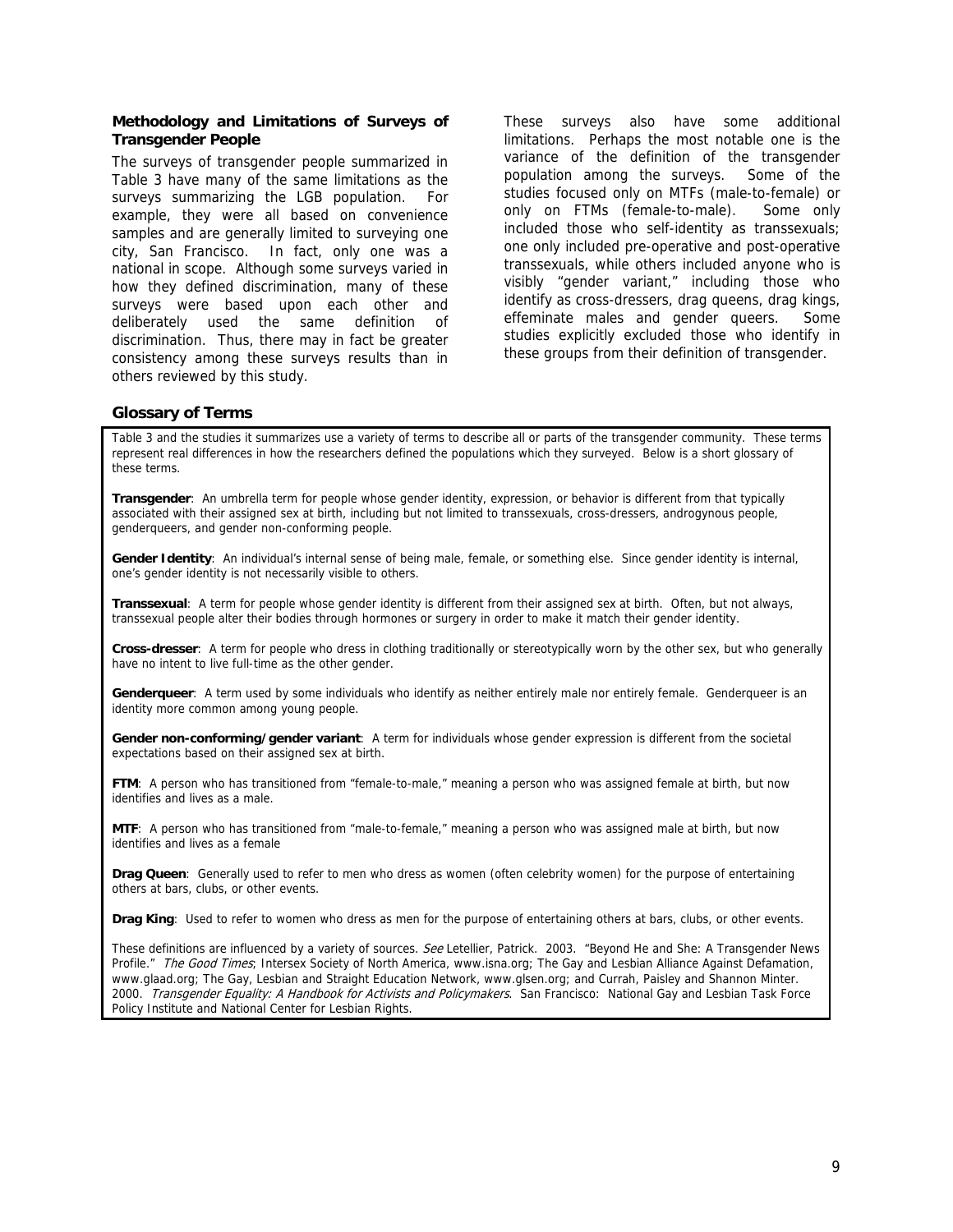Only three of these surveys focused specifically on employment discrimination or violence and discrimination against transgender people. Most are focused on HIV prevention, prevalence, and risk behaviors. Some even required participants to take an HIV-test. Others are more generally focused on the health and social service needs of the transgender population. As a result, many of these surveys deliberately over-represent clients of AIDS service organizations, other social services organizations, low income people, and commercial sex workers.

Finally, many of the samples may over-represent transgender people of color, although this is difficult to assess with the extremely limited information available about the demographics of the transgender population. Many of the studies had samples with high percentages of African-American and Latino/a respondents, and some were designed to focus on people of color. On the other hand, two of the surveys noted that they underrepresented people of color.

Another difference between the transgender studies in Table 3 and the LGB surveys

summarized in Table 2 is that over half of the transgender studies were based on face-to-face interviews, and all of the LGB studies were based on written questionnaires. It is difficult to assess the impact of the interview method on the responses collected. On the one hand, interviews might have resulted in less accurate information about employment discrimination if respondents were reluctant to admit experiences of discrimination. On the other hand, given that most of the surveys were also asking highly personal questions, such as about HIV-status, risky sexual behaviors, drug use, and suicide, respondents might have been desensitized to reporting stressful information such as experiences of discrimination and were, therefore, more likely to report discrimination they have experienced.

However, what was most notable about the entire set of transgender studies was the commitment of researchers to having transgender people included in every phase of their research—design of the survey instrument, recruitment, and interviewing. Almost all of the studies based on interviews used transgender people to conduct all or most of the interviews.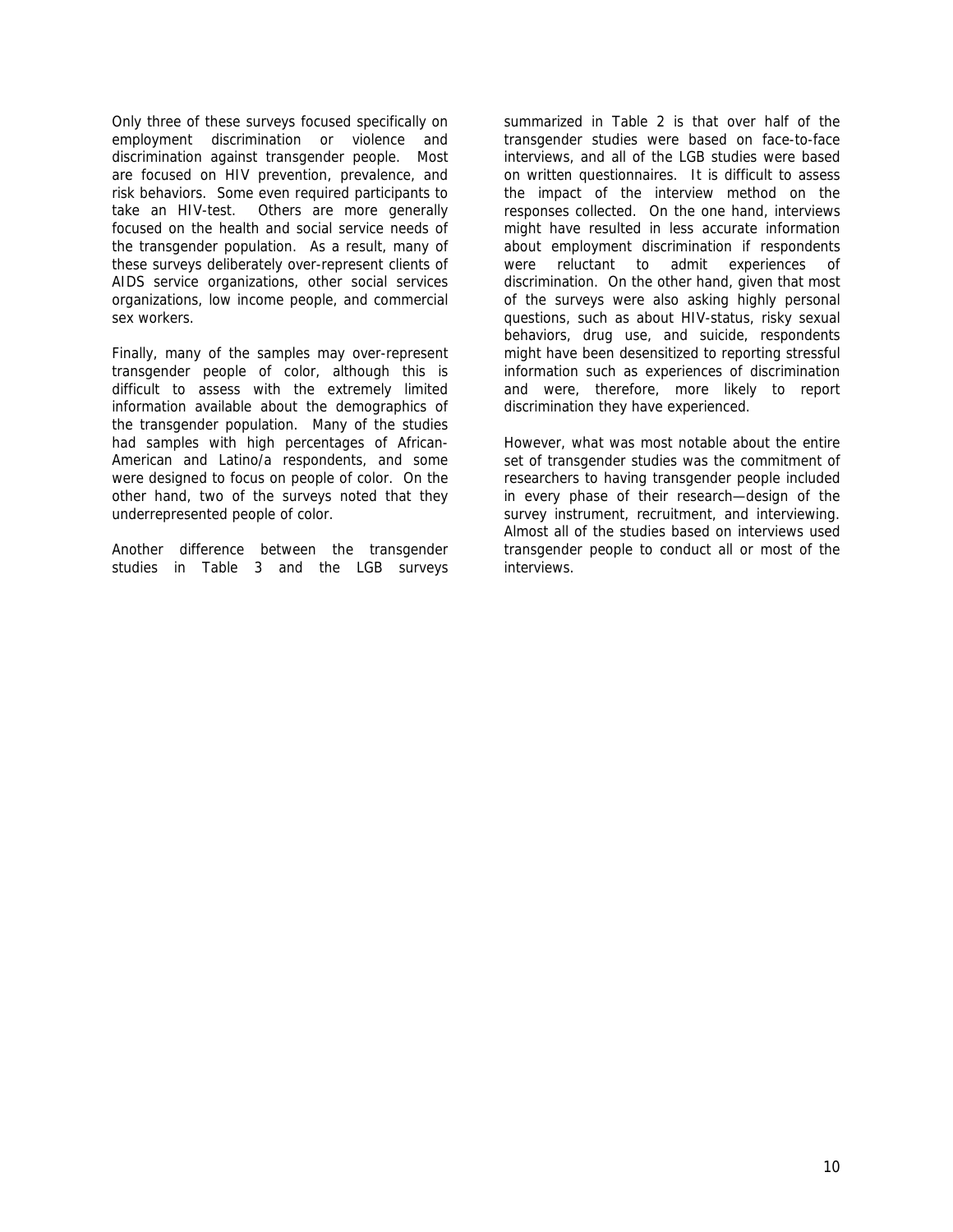<span id="page-15-0"></span>Surveys are not the only one way to study people's perception of discrimination. In those states that already prohibit sexual orientation discrimination, individuals can file complaints of discrimination, which provide a different way of measuring perceived discrimination. Reports by the General Accounting Office (now the Government Accountability Office) have summarized the number of complaints filed in states that outlaw sexual orientation discrimination (James Rebbe, Veronica Sandidge, and Richard Burkard 2002; Stefanie Weldon and Dayna K. Shah 2000; Author Unknown 1997).

In a report published in 2002, Rubenstein examined legal complaints filed in states that had outlawed sexual orientation discrimination. The report examined data from ten state-level agencies that recorded complaints regarding sexual orientation discrimination in employment. Rubenstein found that the raw number of complaints for each state was small. For example, in 1995, only 23 people in Connecticut filed complaints alleging sexual orientation discrimination (William Rubenstein 2002).

Although the actual number of sexual orientation discrimination complaints per gay person was small, they were roughly equivalent to the number of sex-based discrimination complaints per woman.

The average for the ten states was three complaints per 10,000 LGB people under the assumption that 5% of the U.S. population is LGB, compared with nine gender-related complaints per 10,000 women and eight race-related complaints per 10,000 people of color (Rubenstein 2002).

Rubenstein's research showed that complaint rates of sexual orientation discrimination were similar to complaints of sex or race discrimination. Because the complaints studied were not necessarily substantiated through adjudication, though, Rubenstein's study—like the survey-based studies—only measured perceived discrimination.

No similar study has been conducted for the states that currently prohibit gender identity discrimination. However, the most recent survey of transgender people in San Francisco found that although 57% of respondents had experienced employment discrimination on the basis of gender identity, only 12% had filed a complaint about the discrimination they experienced, and of those, only 3% had filed their complaint with an independent agency having the authority to enforce California's anti-discrimination law (Bay Guardian and TLC 2006).





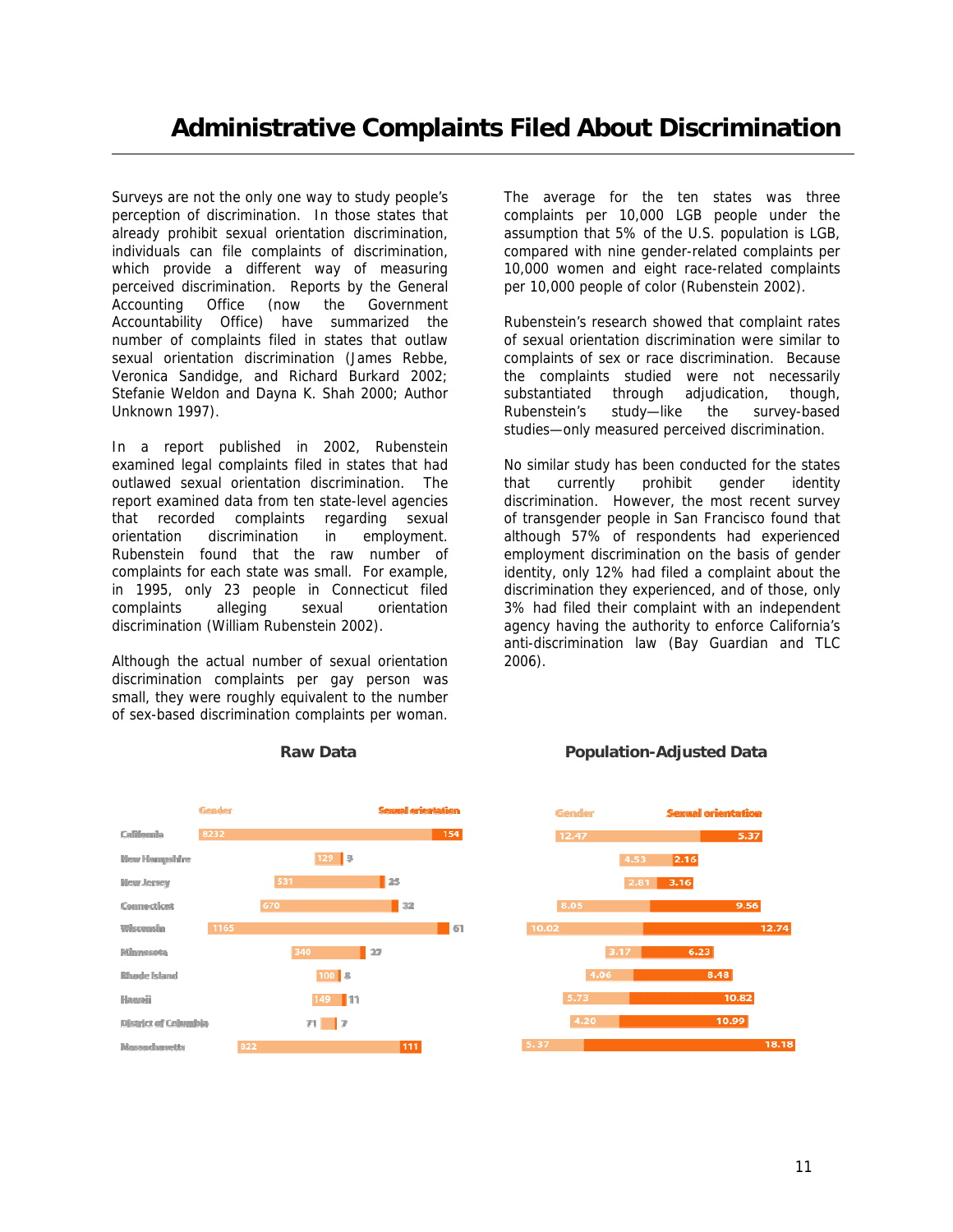### <span id="page-16-0"></span>**Background**

Economists and sociologists have used survey data on wages and sexual orientation to look for associations between LGB status and earnings, just as they have studied race and sex discrimination.<sup>[2](#page-16-1)</sup> The basic idea is that people who have the same job and personal characteristics should, on average, be paid the same wage. Applying this theory, if no discrimination exists, members of two different social groups who have the same characteristics should have the same average pay. If, after controlling for productive characteristics (education, occupation, location, experience,

**LGB people file complaints of employment discrimination at similar rates to women and racial minorities** 

 $\overline{a}$ 

training, etc.) and other relevant social characteristics (marital status, sex, race), members of one group earn less than members of the other group, then most economists and sociologists would conclude that employers are discriminating against the lower earning group. In addition to providing another perspective on the existence of

discrimination, these studies also allow researchers to see whether discrimination translates into income loss and economic hardship.

Wage analyses are important but difficult to conduct because only a few of the studies that survey random population samples ask questions related to sexual orientation. Those that include questions on income and some measure of sexual orientation include the National Health and Social Life Survey ("NHSLS"), the General Social Survey ("GSS"), the United States Census, and the National Health and Nutrition Examination Survey ("NHANES III").

Conducted by the National Opinion Research Center at the University of Chicago, the NHSLS questioned participants in 1993 about their sexual attraction, sexual behavior, and sexual identity.

The main drawback of NHSLS is its relatively small sample size of 3,432 (Edward O. Laumann et al. 1994). Therefore, many studies combine the NHSLS with the GSS, also conducted by the

National Opinion Research Center has conducted surveys regularly over the past two decades to assess the general public's social and political attitudes. In the late 1980's, the GSS began asking both men and women how many male and female sex partners they have had since the age of 18, and for a sub-sample, the sex of their partners in the last five years and in the past year.

One drawback of both the GSS and NHANES III is that the surveys only ask questions on sexual behavior, not sexual identity. Using sexual behavior data poses a challenge for interpretation: how many same-sex partners should be required before researchers categorize an individual as gay or lesbian? Researchers have taken different approaches to this question. For example, Badgett put individuals in the LGB category if they listed at least as many same-sex partners and opposite-sex partners since the age of 18 (M.V. Lee Badgett 1995; M.V. Lee Badgett 2001). Dan Black et al. (2003) ran three sets of analyses, defining LGB differently each time. They defined LGB based on (1) sexual behavior since age 18, (2) sexual behavior in the past year, and (3) sexual behavior in the last five years (Dan Black et al. 2003).

The Census provides the largest dataset for analyses of wages. In both the 1990 and 2000 Censuses, individuals had the option of indicating that they lived with a same-sex "unmarried partner." Researchers use that cohabitation status as a proxy for LGB sexual orientation.

#### **Patterns in the Findings**

The studies of sexual orientation's impact on wages reveal different patterns for gay men and for lesbians, as summarized in Table 4. The studies support the conclusion that sexual orientation discrimination lowers the wages of gay men. For lesbians, the findings are less clear, since the differential between lesbian and heterosexual women has varied across studies. Some explanations for that variance are considered below. One finding regarding lesbians is clear: lesbians consistently earn less than men. It seems

<span id="page-16-1"></span> $^2$  This section relies on the analysis in M. V. Lee Badgett's "Discrimination Based on Sexual Orientation: A Review of the Literature in Economics and Beyond," in M. V. Lee Badgett and Jefferson Frank, eds. Sexual Orientation Discrimination: An International Perspective. London: Routledge.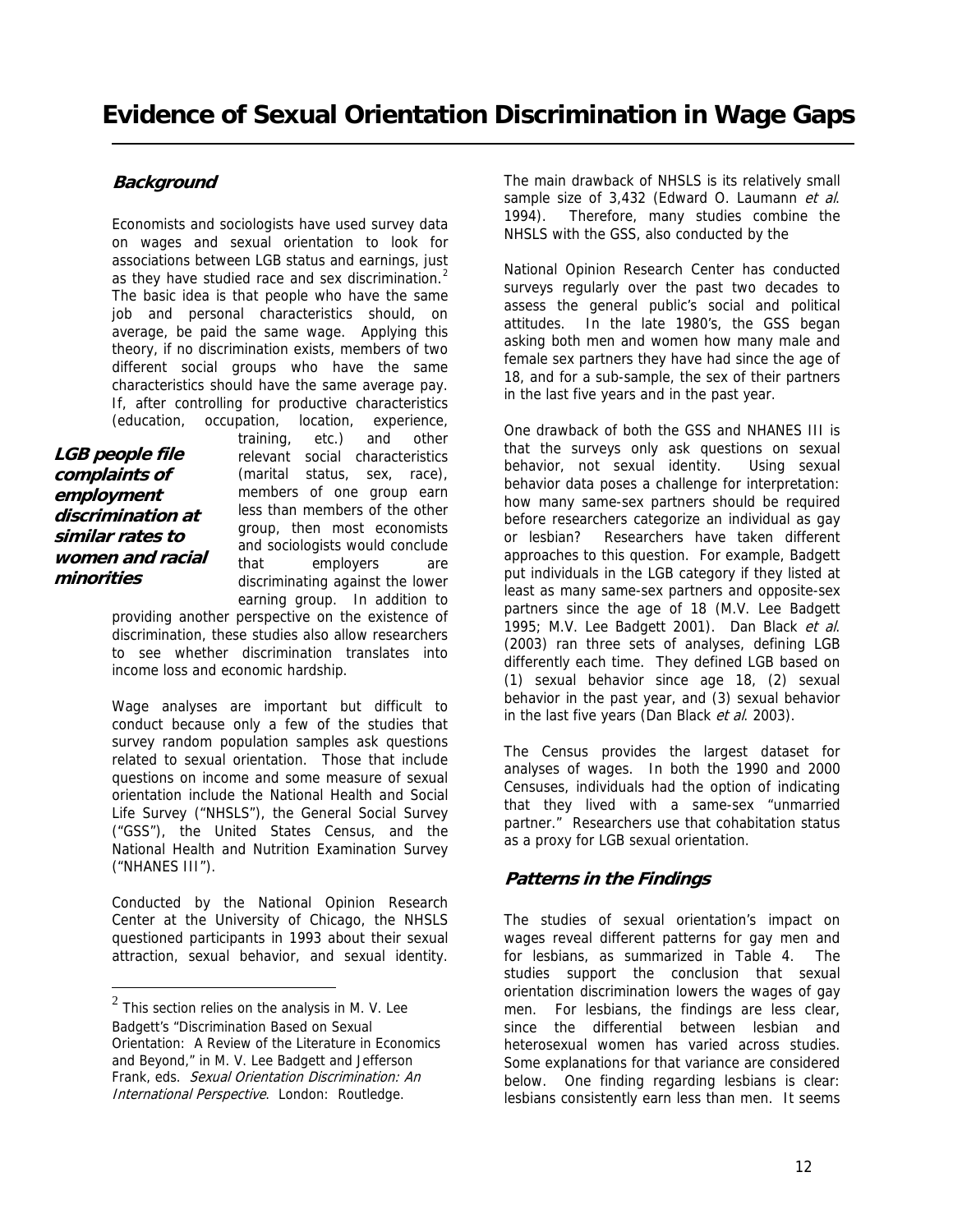that gender discrimination has a greater impact on lesbians' wages than sexual orientation discrimination.

Nine studies using different datasets consistently show that gay and bisexual men earned 10% to 32% less than heterosexual men (Sylvia A. Allegretto and Michelle M. Arthur 2001; Badgett 1995; Badgett 2001; Nathan Berg and Donald Lien 2002; Black et al. 2000; Black et al. 2003; John M. Blandford 2003; Suzanne Heller Clain and Karen Leppel 2001; Marieka M. Klawitter and Victor Flatt 1998). Accounting for differences in occupations between gay/bisexual men and heterosexual men does not influence the wage gap much in either direction.<sup>[3](#page-17-0)</sup>

<span id="page-17-0"></span> $\overline{a}$ 

However, a recent study of California data finds a somewhat different pattern. This study finds that gay men in California earn 2% to 3% less than heterosexual men (a statistically insignificant difference), and bisexual men

earn 10% to 15% less than heterosexual men (Christopher Carpenter 2005). However, these findings seem to be unique to California, as a subsequent study conducted by

**Gay men earn 10% to 32% less than similarly qualified heterosexual men** 

the same author using NHANES III data, which like the GSS data ask questions about sexual behavior, found a 23%-30% income disadvantage for men who engage in same-sex sexual behavior (Carpenter 2007).

| Survey                               | Data Source                                                         | Wage Differential                                                                                                                                                     | <b>LGB Definition</b>                                                                                               |
|--------------------------------------|---------------------------------------------------------------------|-----------------------------------------------------------------------------------------------------------------------------------------------------------------------|---------------------------------------------------------------------------------------------------------------------|
| Allegretto &<br><b>Arthur (2001)</b> | 1990 U.S. Census (5%<br>PUMS)                                       | 14.4% penalty for gay unmarried<br>partnered men compared to<br>married heterosexual men; and<br>2.4% penalty compared to<br>unmarried partnered heterosexual<br>men. | Men with male unmarried partners.                                                                                   |
| Arabshebani<br>et al. (2007)         | 2000 U.S. Census (5%<br>PUMS)                                       | 9% penalty for gay men.                                                                                                                                               | Men with male unmarried partners                                                                                    |
| <b>Badgett</b><br>(1995)             | GSS 1989-1991                                                       | 24% penalty for gay/bisexual<br>men.                                                                                                                                  | At least as many same-sex as<br>different-sex sex partners since age<br>18.                                         |
| <b>Badgett</b><br>(2001)             | <b>GSS &amp; NHSLS</b><br>1989-1994                                 | 17% penalty for gay/bisexual<br>men.                                                                                                                                  | At least as many same-sex as<br>different-sex sex partners since age<br>18.                                         |
| Berg & Lien<br>(2002)                | <b>GSS</b><br>1991-1996                                             | 22% penalty for gay/bisexual<br>men.                                                                                                                                  | Any same-sex sexual behavior in the<br>past five years.                                                             |
| Black et al.<br>(2000)               | 1990 U.S. Census<br>(5% & 1% PUMS)                                  | 10% to 32% penalty for gay<br>partnered men to married men.                                                                                                           | Men with male unmarried partners.                                                                                   |
| Black et al.<br>(2003)               | <b>GSS</b><br>1989-1996                                             | 13% to 19% penalty for gay men.                                                                                                                                       | Various measures of same-sex sexual<br>behavior.                                                                    |
| <b>Blandford</b><br>(2003)           | <b>GSS &amp; NHSLS</b><br>1991-1996                                 | 30% to 32% penalty for gay and<br>bisexual men.                                                                                                                       | Various measures of same-sex sexual<br>behavior plus marital status                                                 |
| Carpenter<br>(2005)                  | 2001 California Health<br><b>Interview Survey; GSS</b><br>1988-2000 | 2% to 3% penalty for gay men<br>(not statistically significant) and<br>10% to 15% penalty for bisexual<br>men.                                                        | Self-reported gay, lesbian or bisexual<br>sexual orientation (CHIS); same-sex<br>partners in past five years (GSS). |
| Carpenter<br>(2007)                  | 1998-1994 NHANES III                                                | 23% to 30% penalty for gay men.                                                                                                                                       | Any same-sex sexual behavior.                                                                                       |
| Clain & Leppel<br>(2001)             | 1990 U.S. Census<br>(1% PUMS)                                       | 22% penalty for men in same-sex<br>couples compared to men not<br>living with partners; and 16%<br>penalty (if college educated)<br>compared to married men.          | Same-sex unmarried partners.                                                                                        |
| Klawitter &<br><b>Flatt</b> (1998)   | 1990 U.S. Census<br>(5% PUMS)                                       | 13% to 31% penalty for male<br>same-sex couples.                                                                                                                      | Men with male unmarried partners.                                                                                   |

**Table 4: Employment and Income Data for Gay Men from Wage Analyses Studies**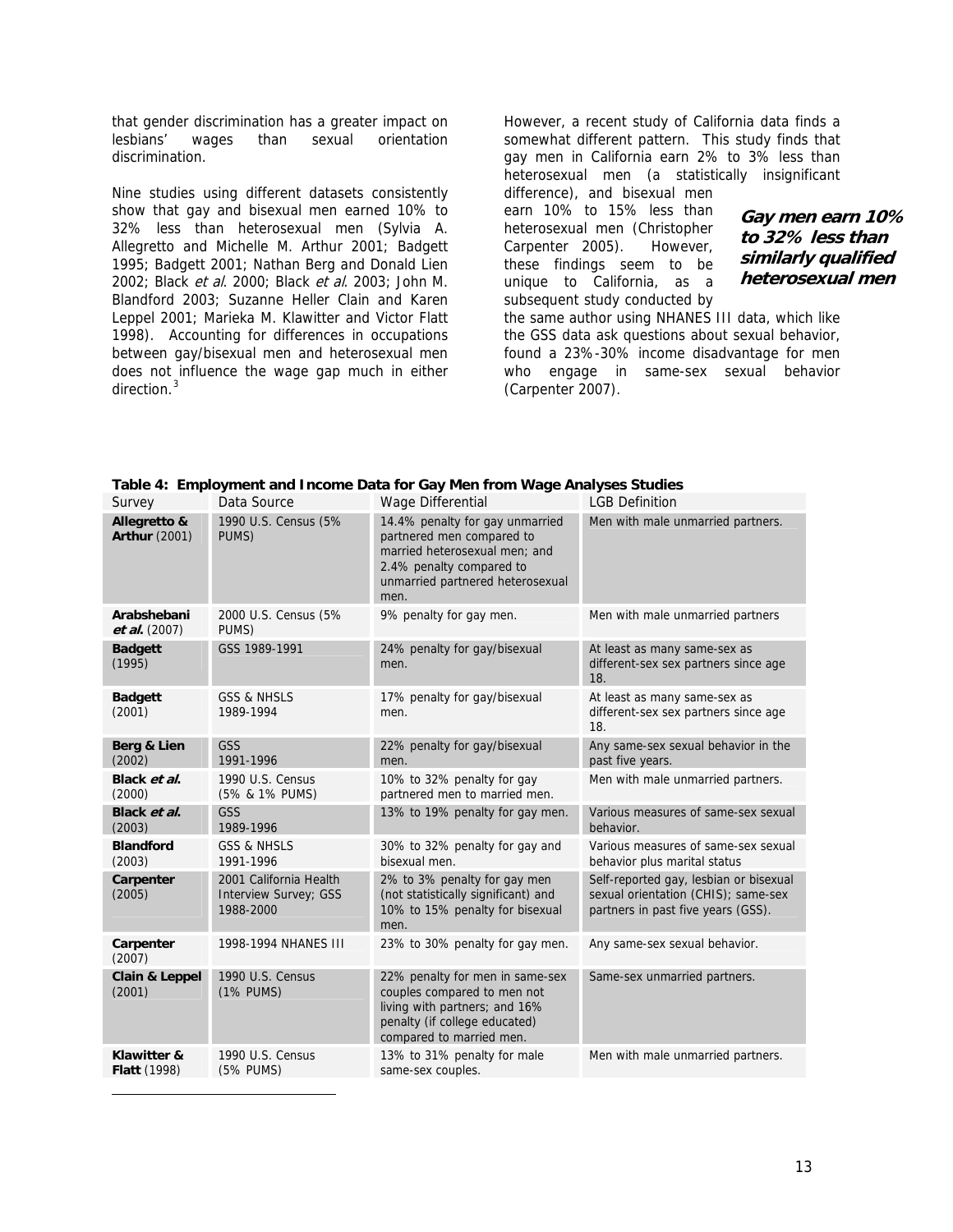Comparing the wages of lesbians and heterosexual women yields less consistent results. Only one study, limited to the earliest GSS data, finds that being a lesbian or bisexual woman affects wages negatively, but that wage difference was statistically insignificant (Badgett 1995). All subsequent studies show that lesbians do not earn less than heterosexual women (Arabshebani et al. 2007; Badgett 2001; Berg and Lien 2002; Black et al. 2003; Blandford 2003; Carpenter 2005; Clain and Leppel 2001; Klawitter and Flatt 1998). However, the studies' conclusions vary on whether lesbians earn more than heterosexual women.

The studies' different results seem to depend on their definitions of lesbianism (Badgett 2001; Black et al. 2003). The studies that define sexual orientation on the basis of recent same-sex behavior (i.e., behavior within the past one to five years) find that lesbians earn more than their heterosexual counterparts, while studies of behavior since age 18 find no earnings advantage for lesbians (Black et al. 2003). Studies using

**Lesbians consistently earn less than men, regardless of sexual orientation** 

Census data on unmarried partners in 1990 show no statistically significant difference between earnings of lesbians and heterosexual women who work full-time (Klawitter and Flatt 1998). The fact that lesbians generally do not earn less

than heterosexual women does not imply the absence of employment discrimination. First, lesbians might make different decisions than heterosexual women since they are less likely to marry men—who on average have higher wages or put their careers on hold to have children. As a result, lesbians might invest in more training or actual labor market experience than do heterosexual women. This increase in "human

capital" may mask the effects of discrimination. Unfortunately, it is impossible to separate out those effects in existing data. Second, some evidence suggests that women are less likely to disclose their sexual orientation at work (Badgett 2001). Thus, the findings above might be different had there been a way to measure these factors for lesbians. With better controls, it is possible that we would see that lesbians earn less than heterosexual women with the same actual experience.

Finally, we note that this kind of statistical method has been used in studies of race and sex discrimination to see if differences in other important job outcomes also differ by group membership. In particular, economists and sociologists have analyzed the probability of receiving a promotion, of having a high status occupation, of being employed, and of being unemployed to see if members of stigmatized groups experience a disadvantage. To date, we know of only one such study related to sexual orientation. In a study using Census 2000 data, Arabshebani et al. (2007) found that gay men are less likely to be employed than heterosexual men after controlling for age, education, race, and health status, but lesbians are more likely to be employed than are heterosexual women. However, the lesbian employment difference probably resulted from choices made by heterosexual women to withdraw from the labor force rather than from employers favoring lesbians for jobs.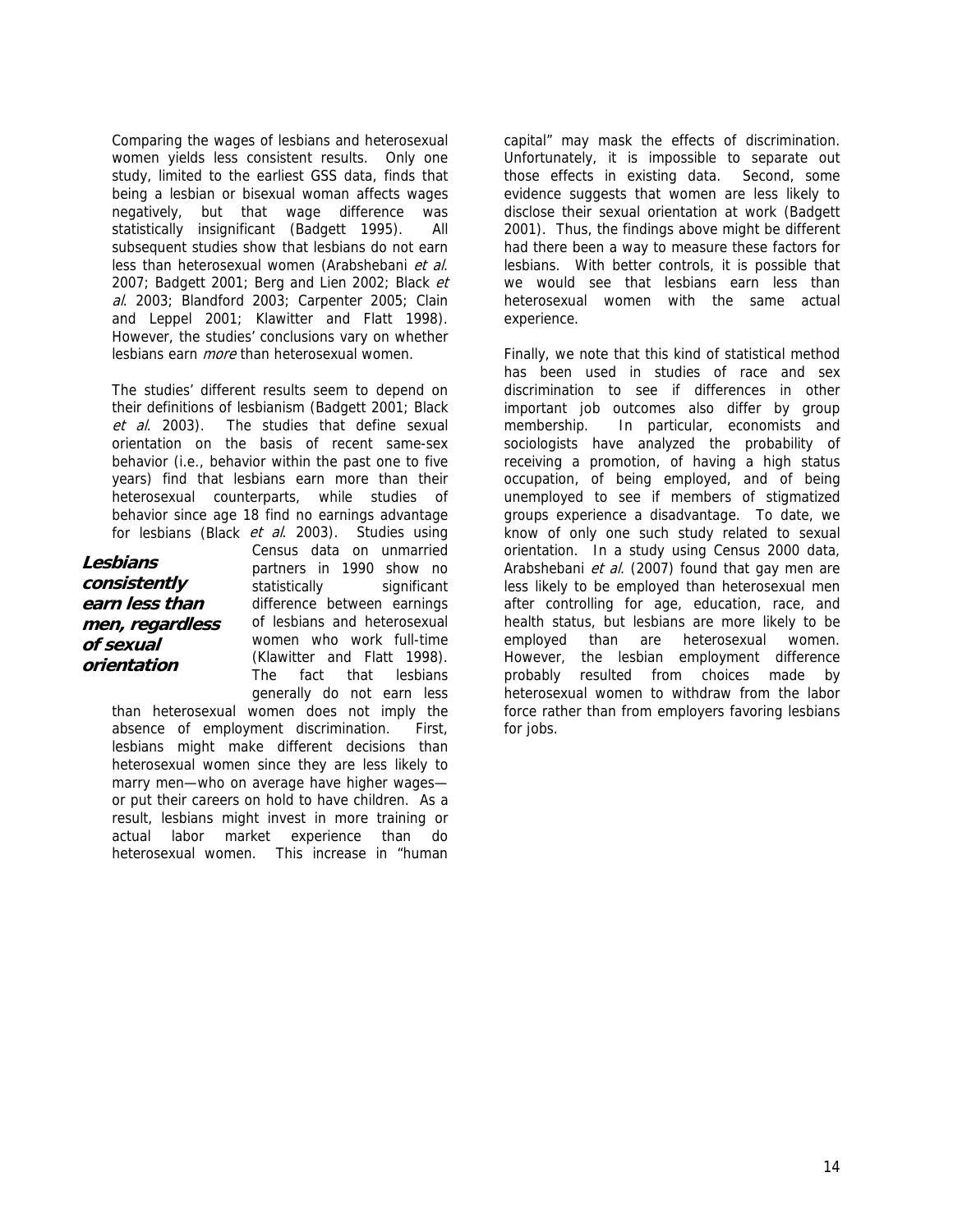| <b>Survey</b>                       | Data Source                                          | <b>Wage Differential</b>                                                                                                                                                                                               | <b>LGB Definition</b>                                                                                               |
|-------------------------------------|------------------------------------------------------|------------------------------------------------------------------------------------------------------------------------------------------------------------------------------------------------------------------------|---------------------------------------------------------------------------------------------------------------------|
| Arabshebani<br><i>et al.</i> (2007) | 2000 U.S. Census<br>(5% PUMS)                        | 14% premium for lesbian<br>women.                                                                                                                                                                                      | Women with female unmarried partners                                                                                |
| <b>Badgett</b><br>(1995)            | 1989-1991 GSS                                        | 18% less (evaluating the<br>interaction between GLB and<br>potential experience term at<br>mean - not statistically<br>significant).                                                                                   | At least as many same-sex partners as<br>different-sex sex partners since age 18.                                   |
| <b>Badgett</b><br>(2001)            | 1989-1994 GSS &<br><b>NHSLS</b>                      | 11% premium for<br>lesbian/bisexual women (not<br>statistically significant).                                                                                                                                          | At least as many same sex partners as<br>different-sex partners since age 18.                                       |
| Berg & Lien<br>(2002)               | 1991-1996 pooled<br><b>GSS</b>                       | 30% premium for<br>lesbian/bisexual women.                                                                                                                                                                             | Any same-sex sexual behavior in the past<br>five years.                                                             |
| Black et al.<br>(2003)              | 1989-1996 GSS                                        | 6% to 27% premium for lesbian<br>women.                                                                                                                                                                                | Various measures of same-sex sexual<br>behavior.                                                                    |
| <b>Blandford</b><br>(2003)          | 1991-1996 pooled<br>GSS                              | 17% to 23% premium for<br>lesbian and bisexual women.                                                                                                                                                                  | Various measures of same-sex sexual<br>behavior plus marital status                                                 |
| Carpenter<br>(2005)                 | 2001 California<br><b>Health Interview</b><br>Survey | CHIS: 2.7% penalty (statistically<br>insignificant) for lesbians and<br>10.6% penalty for bisexual<br>women; GSS: 31% premium for<br>lesbians and 7% penalty for<br>bisexual women (not statistically<br>significant). | Self-reported gay, lesbian or bisexual<br>sexual orientation (CHIS); same-sex<br>partners in past five years (GSS). |
| Clain & Leppel<br>(2001)            | 1990 U.S. Census<br>(1% PUMS)                        | 2.2% penalty compared to<br>women without partners or<br>spouses.                                                                                                                                                      | Women with female unmarried partners                                                                                |
| Klawitter &<br><b>Flatt</b> (1998)  | 1990 U.S. Census<br>(5% PUMS)                        | No statistically significant<br>difference for those working<br>full-time.                                                                                                                                             | Women with female unmarried partners                                                                                |

**Table 5: Employment and Income Data for Lesbian Women from Wage Analyses Studies**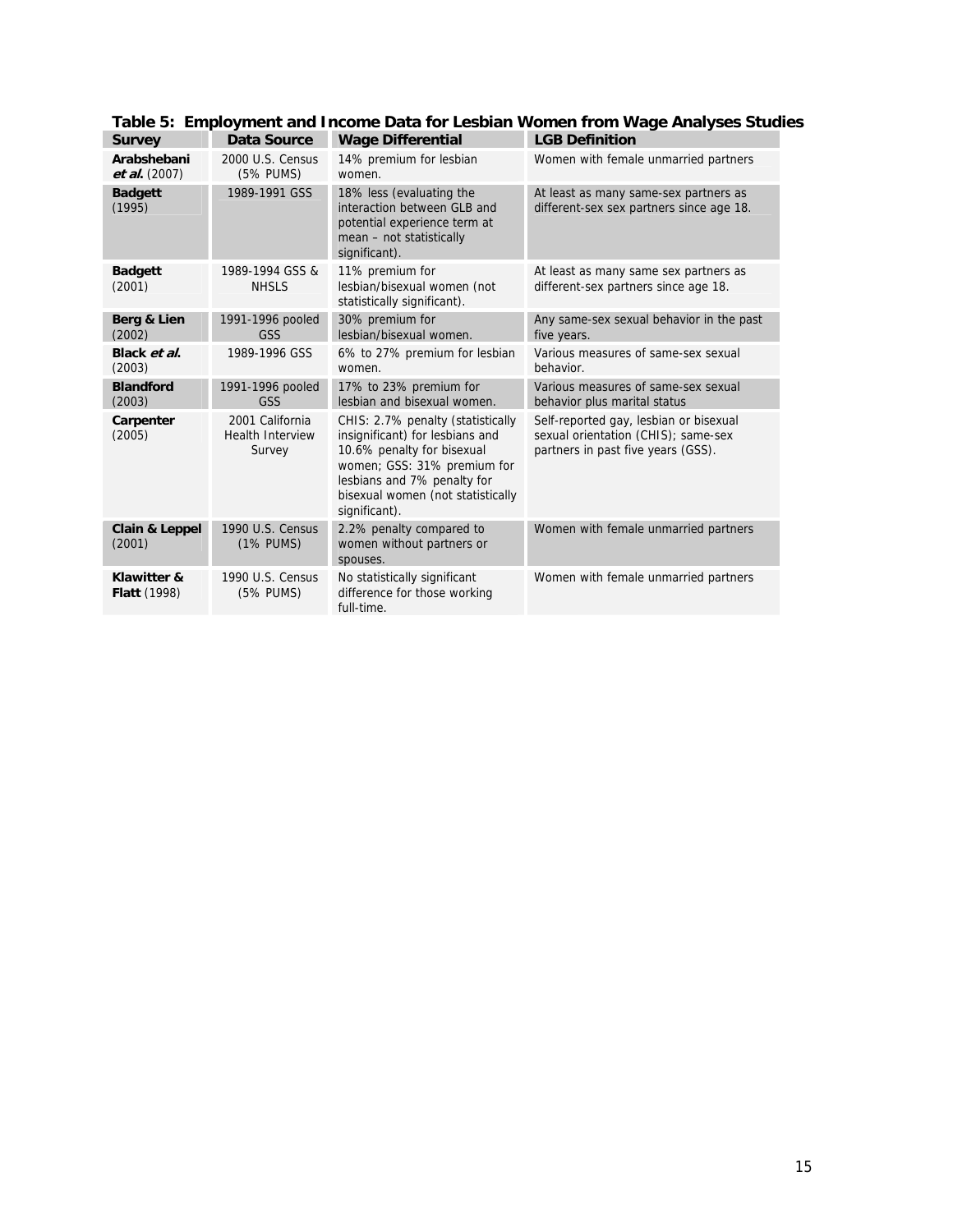#### <span id="page-20-0"></span>**Measuring the Effects of Antidiscrimination Laws: A Wage-Based Approach**

There have been very few attempts to measure the effectiveness of sexual orientation antidiscrimination laws. Klawitter and Flatt (1998) used Census data to compare wages of gays and lesbians in various jurisdictions—some had sexual orientation antidiscrimination laws while others did not. After controlling for individual and location characteristics, the study found no evidence of a direct relationship between antidiscrimination laws and average earnings for people in same-sex couples or on the wage gap between partnered gay men and married heterosexual men (Klawitter and Flatt 1998).

Since many of the laws had not been in force for very long when the 1990 Census was administered, Klawitter and Flatt's study does not necessarily mean that antidiscrimination laws have no effect. In addition, the laws' positive effects may not be quantifiable through wage analyses. For example, the laws may make it easier for gays and lesbians to come out at work, improve intraoffice dynamics, or help gays and lesbians to achieve a greater sense of dignity.

#### **Incomes of Transgender People**

There have been no published studies to date like those described above analyzing the wage

differences between transgender and nontransgender people. The most significant obstacle is the lack of available data. The NHSLS, the GSS, and the United States Census do not ask questions about gender identity, so researchers cannot identify transgender people.

**Transgender people report high unemployment rates and low earnings, and 22% to 64% report incomes of less than \$25,000 per year** 

However, a number of convenience samples of transgender people, including some of those summarized in Table 3 above, indicate that large percentages of the transgender population are unemployed and have incomes far below the national average. Although these surveys share the limitations described above—overrepresentation of clients of AIDS service organizations, other social service organizations, people of color, and commercial sex workers—the studies are consistent in their findings. In all, between 6% and 60% of transgender people report being unemployed, and 22% to 64% report incomes of less than \$25,000 per year (see Table 6).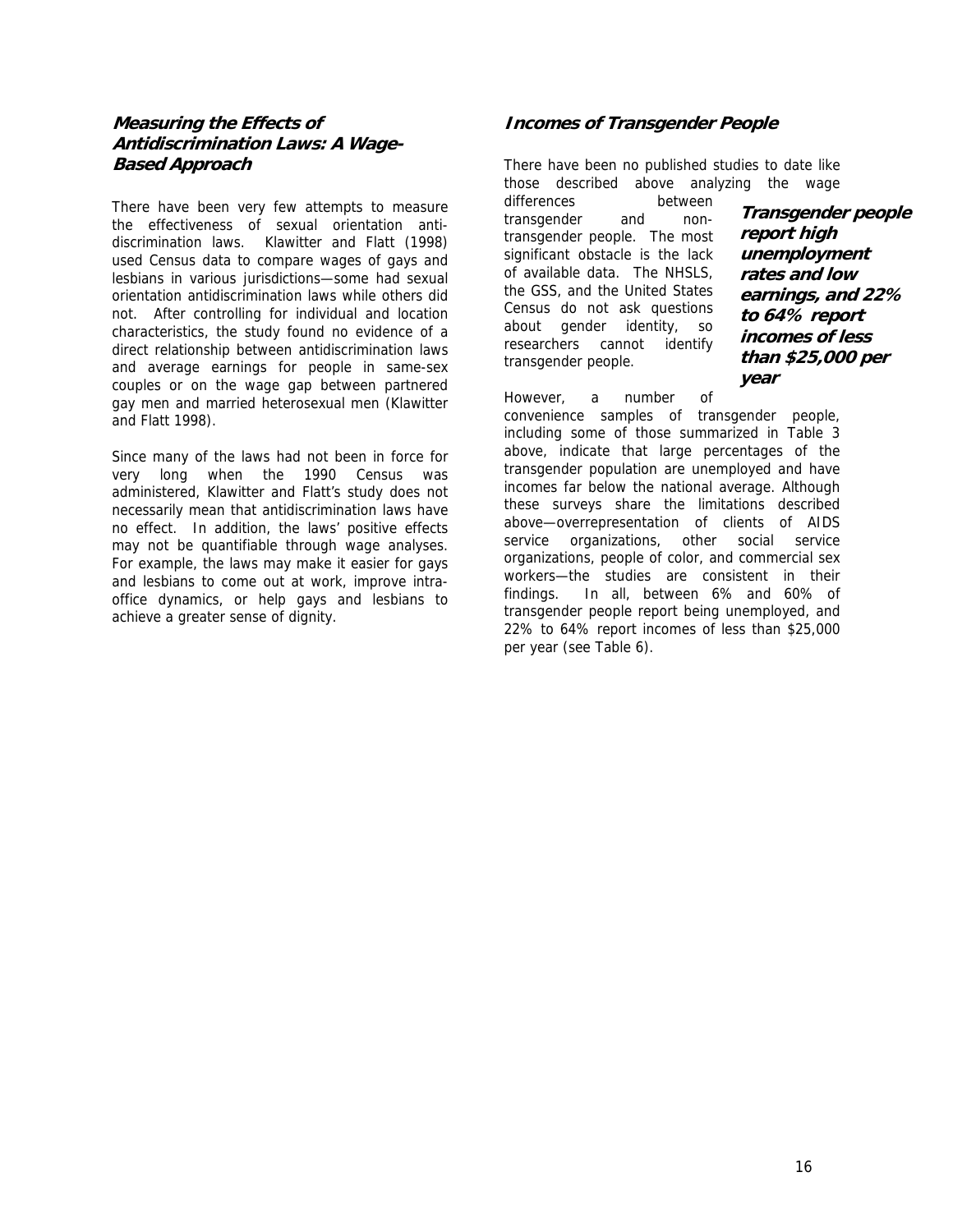| <b>Survey</b>                                                                                    | Year(s)<br><b>Data</b><br><b>Collected</b> | <b>Sample</b>                                                        | <b>Unemployment</b>                                                                                                                                                                                                   | <b>Annual income</b>                              |
|--------------------------------------------------------------------------------------------------|--------------------------------------------|----------------------------------------------------------------------|-----------------------------------------------------------------------------------------------------------------------------------------------------------------------------------------------------------------------|---------------------------------------------------|
| Bockting et<br>al. (2005)                                                                        | 1997-2002                                  | Transgender People in<br>Minnesota ( $n = 207$ )                     | <b>NA</b>                                                                                                                                                                                                             | 22% below poverty line                            |
| <b>Clements K.</b><br>et al. (1999)                                                              | 1997                                       | MTFs and FTMS in San<br>Francisco (n = $515$ )                       | 19% of FTM<br>60% of MTF<br>(most common way of "obtain money in<br>past 6 months" was part- or full-time<br>employment for 40%)                                                                                      |                                                   |
| Lombardi et<br>al. (2001)                                                                        | 1996-1997                                  | Transgender people in<br>the U.S. $(n = 402)$                        | 6%                                                                                                                                                                                                                    | 37% less than \$25,000                            |
| <b>Kenagy (2005)</b>                                                                             | 1997                                       | Transgender People in<br>Philadelphia ( $n = 81$ )                   | 59%<br>(do not currently have an employer)                                                                                                                                                                            | 56% less than \$15,000                            |
| Kenagy and<br><b>Bostwick</b><br>(2005)                                                          | 2000-2001                                  | Transgender People in<br>Chicago ( $n = 111$ )                       | 34%<br>(do not currently have an employer)                                                                                                                                                                            | 40% less than 20,000                              |
| <b>Minter and</b><br><b>Daley</b> (2003)                                                         | 2002                                       | Transgender people in<br>San Francisco (n = $155$ )                  | <b>NA</b>                                                                                                                                                                                                             | 64% less than \$25,000                            |
| Reback et al.<br>(2001)                                                                          | 1998-1999                                  | MTF Transsexuals in Los<br>Angeles County ( $n =$<br>244)            | 50%                                                                                                                                                                                                                   | 50% less than \$12,000                            |
| <b>San Francisco</b><br><b>Bay Guardian</b><br>and<br>Transgender<br><b>Law Center</b><br>(2006) | 2006                                       | Transgender people in<br>San Francisco (n = 194)                     | 35%<br>(defined as not included those on SSI or<br>SSDI, but include indicating<br>unemployment insurance, general<br>assistance, other source of income or no<br>income) (only 25% working FT and 16%<br>working PT) | 59% less than \$15,300                            |
| <b>Sykes</b> (1999)                                                                              | 1998                                       | <b>Transsexuals in Northern</b><br>California ( $n = 232$ )          | 28%                                                                                                                                                                                                                   | <b>NA</b>                                         |
| Xavier et al.<br>(2005)                                                                          | 1999-2000                                  | Transgender People of<br>Color in Washington,<br>D.C.<br>$(n = 248)$ | 35%<br>(of the sample over 19)                                                                                                                                                                                        | 64% less than \$15,000<br>(of the sample over 19) |
| Xavier et al.<br>(2007)                                                                          | 2005-2006                                  | Transgender People in<br>Virginia ( $N = 350$ )                      | 9%-24%                                                                                                                                                                                                                | 39% less than \$17,000                            |

#### **Table 6: Employment and Income Data from Surveys of Transgender People**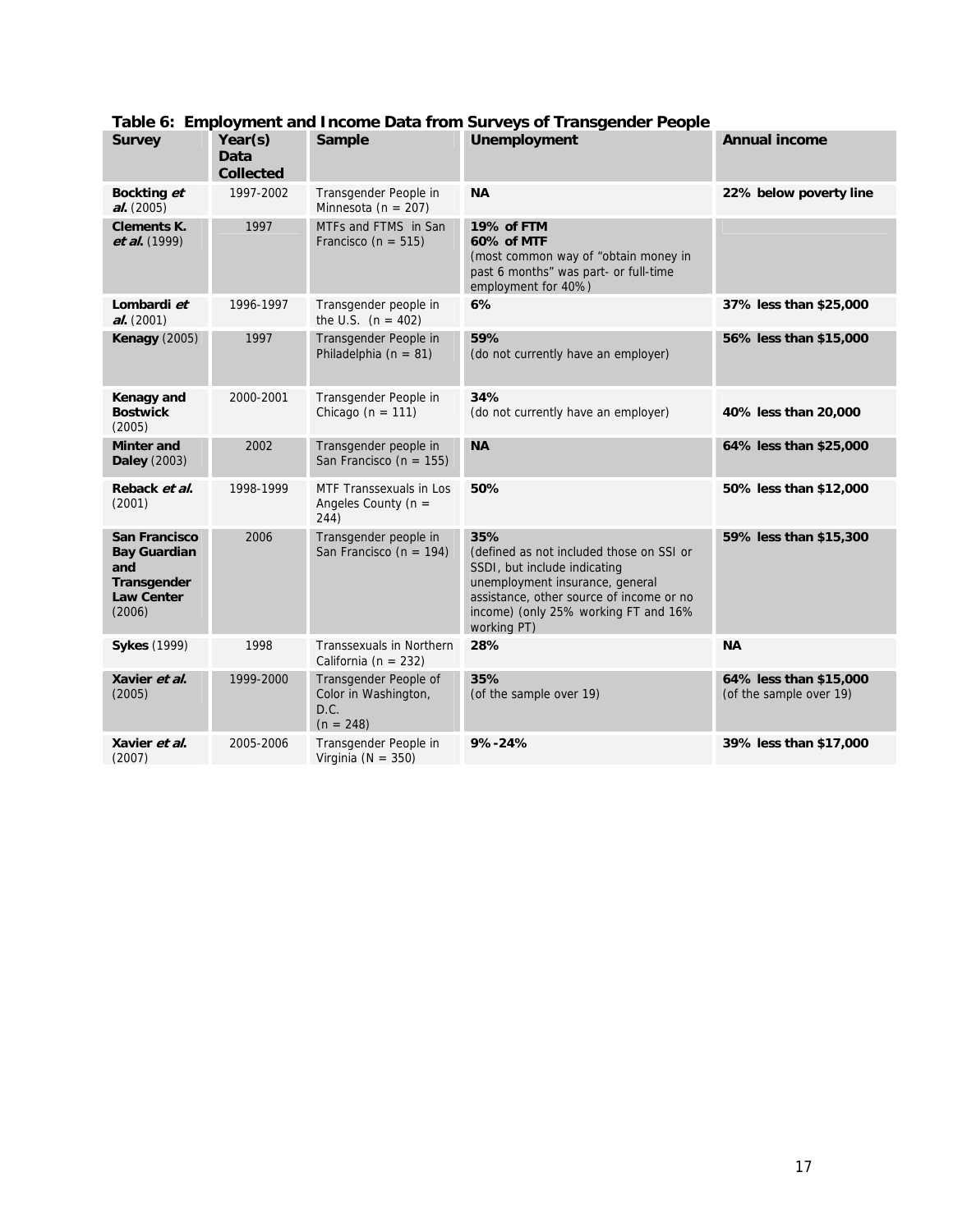#### <span id="page-22-0"></span>**Background**

Researchers have looked for ways to assess more directly whether discrimination exists. In controlled experiments, researchers compare treatment of LGB people and treatment of heterosexuals by manufacturing scenarios in which research subjects interact with actual or hypothetical people who are coded as gay or straight. Those interactions are then observed and analyzed for differences. For instance, in some studies researchers distribute profiles of job applicants (including résumés, photographs, and/or other materials) to subjects. Each profile is controlled to reveal the applicant's sexual orientation. In other words, gay and non-gay profiles are designed to be exactly the same, except for the labeling of one or more job applicants or customers as gay. Therefore, researchers can be confident that differential treatment is motivated by discrimination. Researchers then compare the rate of interview offers and other outcomes that might differ by sexual orientation if discrimination occurs.

This method is used extensively in studies of racial housing discrimination and has been applied more frequently in recent years in studies of racial employment discrimination. A review of the academic literature found several controlled experiments that assessed differential treatment on the basis of sexual orientation. Most of these experiments focus on differential treatment in employment; two studies focused on public accommodations.

#### **Studies of Employment**

A survey of the published literature on employment discrimination found five audited experiments which showed sexual orientation discrimination; a sixth did not. Because each of the studies were context-specific, they are difficult to compare.

The first known audit experiment was conducted by Barry Adam (1981), who sent out two nearly identical résumés from fictitious law students to Ontario law firms. One résumé was coded as gay by stating that the candidate was active in the "Gay People's Alliance." The gay-coded candidate

received fewer interview invitations. Unfortunately, Adams did not test for statistical significance, thus limiting the persuasiveness of his report. And as discussed later, the measured discrimination effect may have been skewed by bias against social activists.

Following Adam's study, Horvath and Ryan (2003) conducted one of the three employment-focused experiments conducted in the United States to

date. They designed résumés for a technical writer position. The résumés were then rated by undergraduate students—not by actual employers. The demographics of the participants—77% of the 236 participants were white women—

**Experiments show consistent discrimination against gay and lesbian applicants** 

were also not representative of the undergraduate population or the larger U.S. population. The students rated the heterosexual man the highest (84.87 on a 100-point scale), followed by the homosexual woman (80.76), the homosexual man (80.38), and then the heterosexual woman (76.2) (Horvath and Ryan 2003). Like the wage studies, gay men and lesbians were disadvantaged relative to heterosexual men, but lesbians were perceived as more qualified than heterosexual women. The small advantage for heterosexual men might have resulted from the fact that college students show less prejudice toward lesbians and gay men than the general population.

Another study by economist Doris Weichselbaumer (2003) found evidence of discrimination against Austrian lesbians when compared with heterosexual women. The study sent responses to job ads in Austria for four applicants: a feminine heterosexual woman, a masculine heterosexual woman, a feminine lesbian, and a masculine lesbian. Conforming to local practice, Weichselbaumer included a photograph, school transcript, reference letters, and a résumé for each applicant. The femininity or masculinity of the applicants was represented in the photographs and in hobbies listed in the résumés. Lesbianism was represented by a résumé listing of past managerial experience within a gay organization. Both masculine and feminine lesbians received fewer interview invitations than heterosexuals (Weichselbaumer 2003). There was no statistically significant difference between the two groups of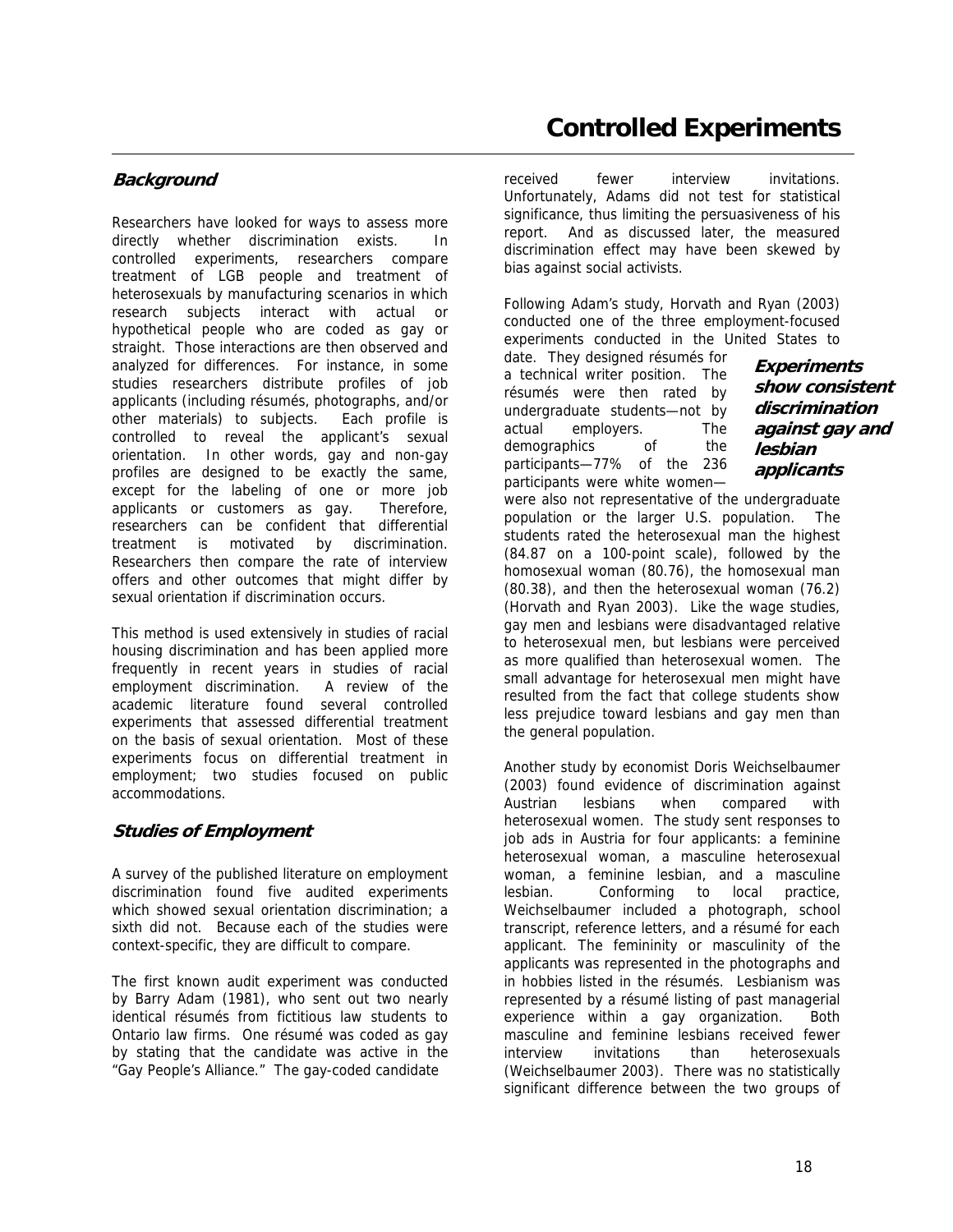<span id="page-23-0"></span>lesbians, suggesting that even feminine lesbians experience discrimination in the labor market.

The fourth experiment was conducted by Crow, Fok, and Hartman (1988). Unlike the previous experiments, this study measured bias but not necessarily discrimination. Managers and supervisors in both private and public sector industries of a southern U.S. city were asked to select six out of eight candidates for a fictitious accounting position. The researchers only gave the subjects information on the candidates' race, sex, and sexual orientation, and the subjects were told that all affirmative action guidelines had been fulfilled, leaving them free to discriminate. In other words, this study forced subjects to resort to biases to determine which two candidates to exclude. This experiment found that, regardless of sex and race, homosexuals were less likely to be selected than heterosexuals (Crow 1988). In contrast to wage analyses, this experiment showed that white heterosexual women were the most likely to be selected—more likely than white homosexual women and even white heterosexual men.

In a study published in 2002, Michelle Hebl and colleagues sent eight male and eight female undergraduate and graduate students to apply for jobs at retail stores. The interactions were taped by a concealed recording device. Half of the time the confederates wore a baseball cap with the words "Gay and Proud"; the other half of the time the same confederates wore caps that read "Texan and Proud." The researchers analyzed measures of "formal discrimination": job availability, permission to complete a job application, job callbacks, and permission to use the bathroom. They also analyzed measures of "interpersonal discrimination": interaction duration, number of words spoken during the interaction, negativity perceived by the confederates, employer interest perceived by the confederates, and employer negativity perceived by reviewers of the recorded tapes. The researchers found that, on average, confederates wearing the gay cap did not suffer from formal discrimination, perhaps because the outcome measures captured only a few measures available at the beginning of the job hiring process. But the researchers did find that the gay-labeled applicants experienced interpersonal discrimination. Because all of the stores were in the same mall area of a Texas city, this study's results may not be indicative of broader discriminatory patterns (Hebl et al. 2002).

The sixth study, conducted by Van Hoye and Lievens (2003) in Belgium, found no significant signs of sexual orientation discrimination. The researchers distributed candidate profiles to human resource professionals in consultancy firms and companies' internal human resource departments. The subjects were given extensive information on both the candidates (personal data, education and professional experience, and personality) as well as an extensive job description (a description of the company, a car parts manufacturer; the job title, Human Resources Manager; the job contents, knowledge, skills, and abilities required; and the benefits offered by the company) (Van Hoye and Lievens 2003). The study found that sexual orientation did not have a significant effect on hiring rates.

There are some possible explanations why this Belgian study found no discrimination, unlike the other experimental studies. Commentators have hypothesized that decision-makers are most likely to resort to bias and stereotypes when they have limited information regarding the job candidate and/or the job opening (Van Hoye and Lievens 2003; Henry Tosi and Steven Einbender 1985; H. Kristl Davison and Michael Burke 2000). Because this study provided its subjects with so much information—perhaps an unrealistic amount of information—the subjects may have been less inclined to resort to biases than usual. Another explanation for the apparent lack of discrimination is that human resource professionals are not representative of other people who make interviewing and hiring decisions, for example hiring managers, and human resource managers might be particularly attuned to laws forbidding discrimination. Similarly, the fictitious job opening was in the field of human resources, which again, may not be representative of other fields. Finally, the geographic location—Belgium—may be particularly hospitable to gay people; after all, Belgium was the second country to legalize samesex marriage.

#### **Studies of Public Accommodations**

In a study published in 1996, Walters and Curran sent three couples—male/male, female/female, and female/male—and an observer to 20 retail stores in an indoor mall (1996). All couples followed the same script, which directed them to hold hands, smile at each other, and request help from sales staff, etc. The couples and the observer found that, on average, retail staff waited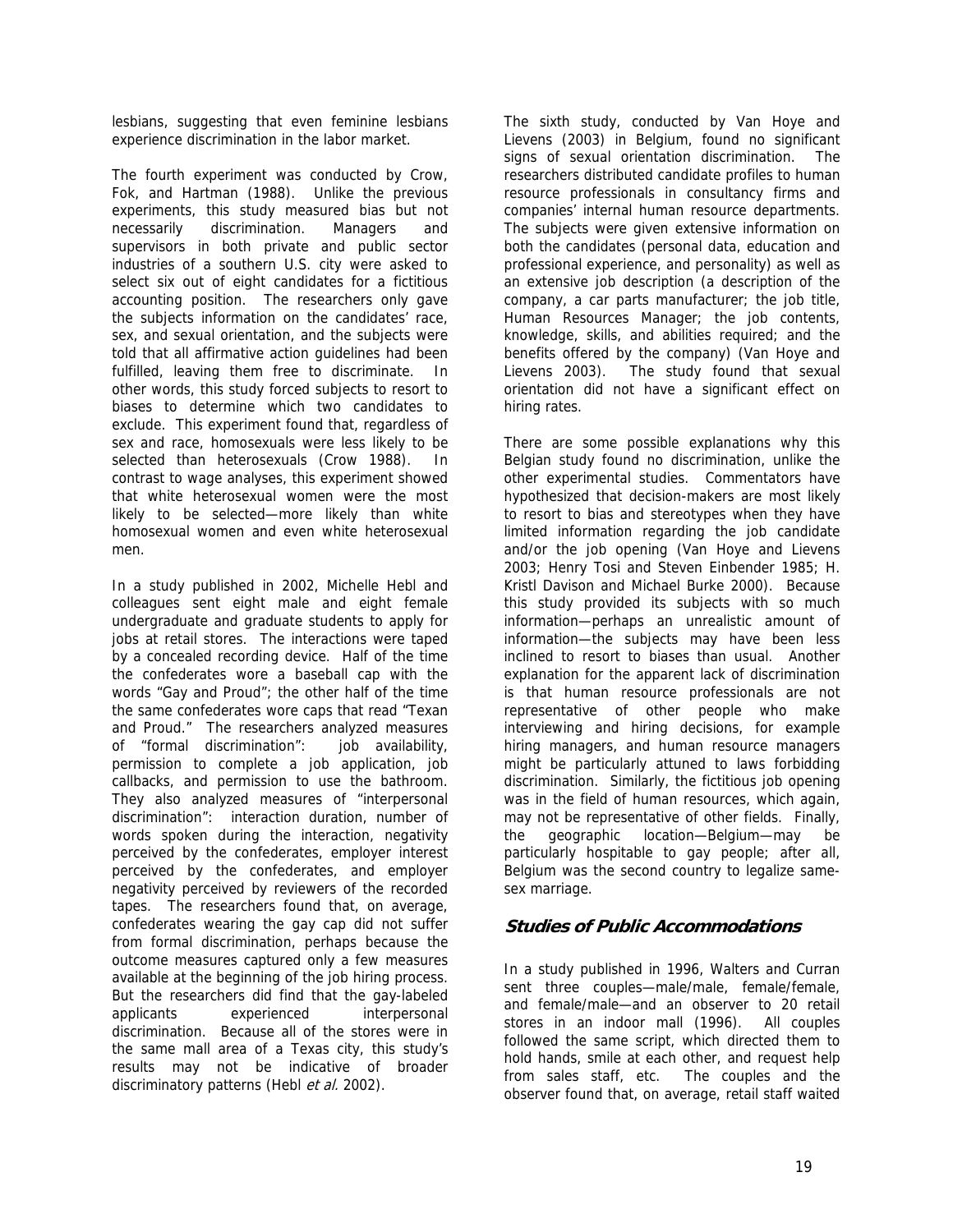<span id="page-24-0"></span>longer before helping female/female (4 min. 18 sec.) and male/male (3 min. 51 sec.) couples, compared to female/male couples (1 min. 22 sec.) (Walter and Curran 1996). In addition, retail staff talked about the same-sex couples and subjected them to staring, pointing, laughter, and rudeness. When same-sex couples interacted with staff, the above signals of negative feelings emerged 10% to 75% of the time (staff were rude to female/female couples 10% of the time; staff stared at male/male couples 75% of the time) (Walter and Curran 1996). None of the male/female couples were subjected to any of those negative signals.

In a second study, Jones (1996) took the auditing methodology and applied it to another public accommodations context. He sent letters to 320 hotels around the country. The letters were signed by either a same-sex couple or an opposite-sex couple, who requested a room with one bed. Jones found that same-sex couples received less positive responses than opposite-sex couples; the difference was statistically significant (Jones 1996).

#### **Issues Related to Interpretation of Results**

While well-designed experiments have provided convincing evidence of differential treatment of LGB as compared with heterosexuals, controlled experiments also have some limitations. They are generally limited to a single context (such as entrylevel jobs or retail interactions) or geographic location. They do not work well for studying discrimination in some important contexts, such as access to high status jobs that involve internal hiring processes or the presence of relatively rare skills or experience.

Furthermore, designing controlled experiments can be difficult. One particular challenge is determining how to code the confederates' sexual orientation. Researchers use certain traits to code confederates as either LGB or heterosexual. However, those traits may be coded for more than just sexual orientation. For example, a researcher may choose to code a confederate as gay by having him wear a pin reading "gay and proud." However, that pin may actually also indicate political activism as well as sexual orientation, and some subjects may discriminate on the basis of political activism.

Therefore, the experimental studies provide convincing evidence that sexual orientation discrimination exists, but we cannot use these studies to predict the likelihood of discrimination in other contexts.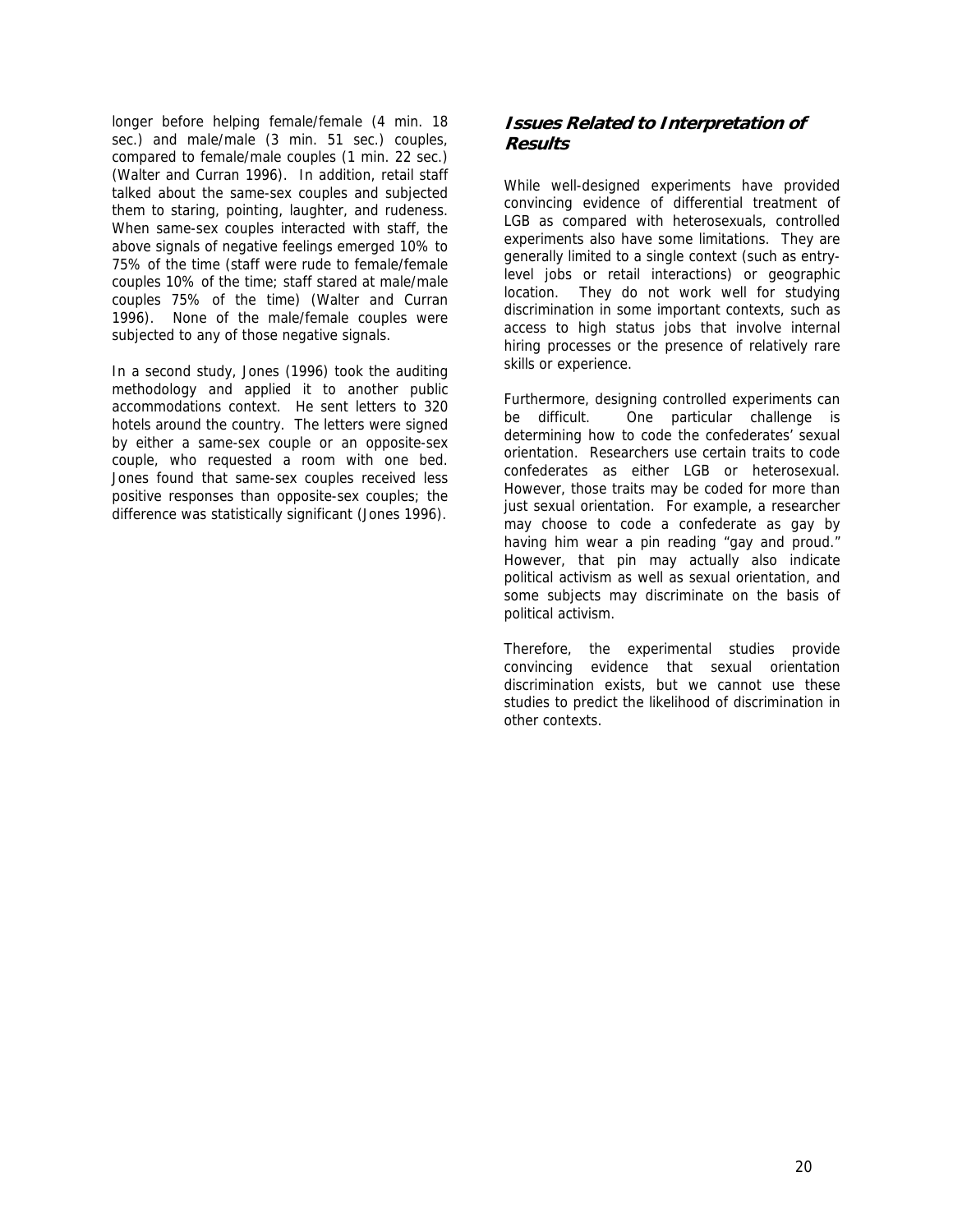<span id="page-25-0"></span>Overall, the existing research on sexual orientation discrimination provides consistent and compelling evidence that discrimination against LGBT people exists:

- LGBT individuals have reported experiences of discrimination based on their own sexual orientation and gender identity, both to researchers and, in some cases, to enforcement agencies charged with investigating claims of discrimination.
- Heterosexual people have reported observing discrimination based on sexual orientation.
- Wages of gay men are lower than wages of heterosexual men with the same personal and job characteristics.
- The best available data suggests that transgender people experience very high unemployment rates and that large percentages have very low incomes.
- Employers, sales clerks, and other observers have treated LGB job applicants or customers differently from heterosexuals.

The wage studies and experiments also demonstrate that discrimination is not benign. Lower incomes and difficulty in getting or keeping a job create direct disadvantages for LGBT people who have experienced discrimination in the workplace.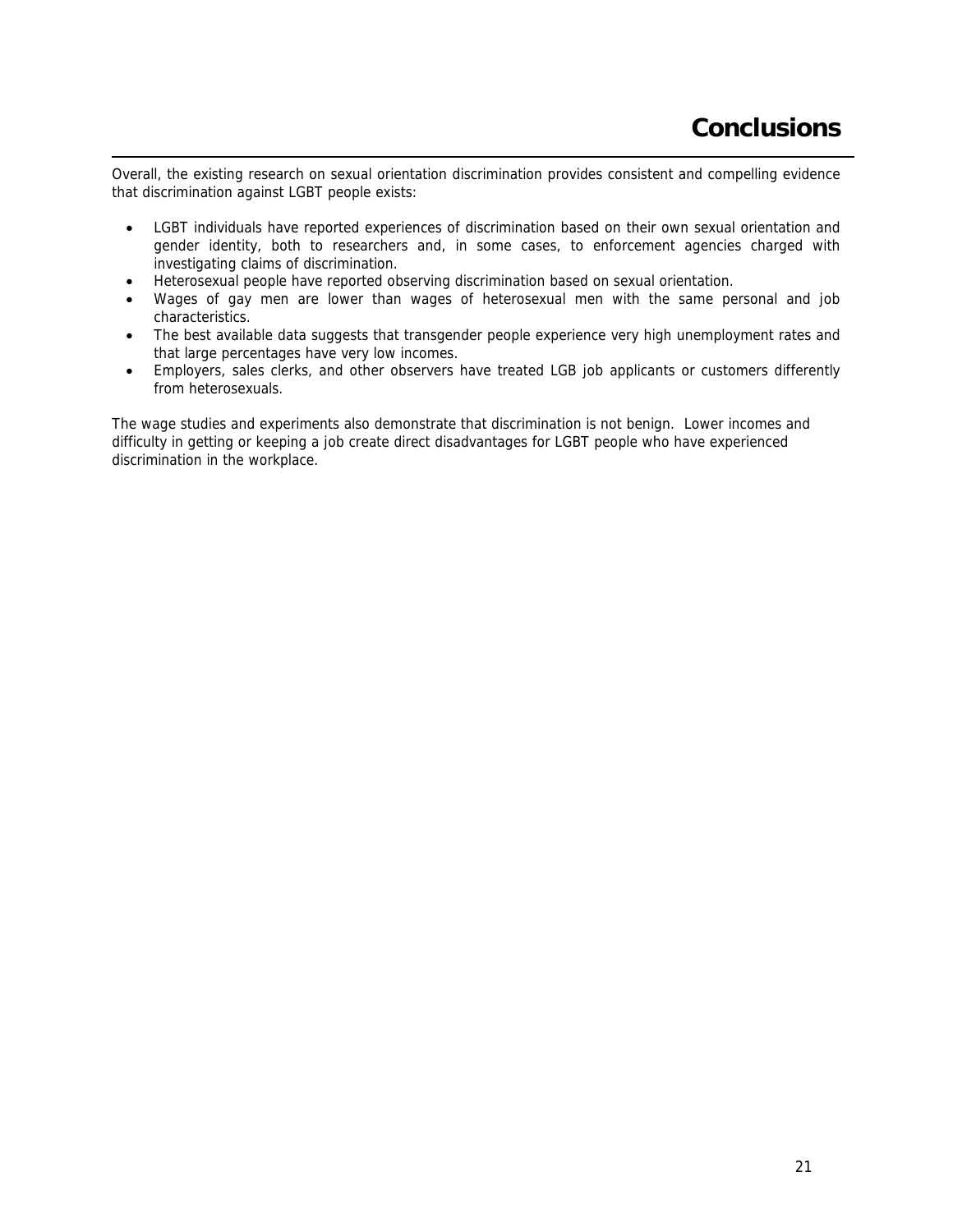- <span id="page-26-0"></span>Adam, Barry D. 1981. "Stigma and Employability: Discrimination by Sex and Sexual Orientation in the Ontario Legal Profession." The Canadian Review of Sociology and Anthropology 18(2): 216-221.
- Allegretto, Sylvia A. and Michelle M. Arthur. 2001. "An Empirical Analysis of Homosexual/Heterosexual Male Earnings Differentials: Unmarried and Unequal?" Industrial and Labor Relations Review 54(3): 631-646.
- APA Committee on the Status of Lesbians and Gays in the Profession. 1995. "Report on the Status of Lesbians and Gays in the Political Science Profession." PS: Political Science and Politics 28(3):561-572.
- Arabshebani, G. Reza, Alan Marin and Jonathan Wadsworth. 2007. "Variations in Gay Pay in the USA and the UK," in M. V. Lee Badgett and Jefferson Frank, eds. Sexual Orientation Discrimination: An International Perspective. London: Routledge.
- Author Unknown. 1997. Sexual-Orientation-Based Employment Discrimination: States' Experience with Statutory Prohibitions. Washington, DC: U.S. General Accounting Office.
- Badgett, Lee, Colleen Donnelly, and Jennifer Kibbe. 1992. Pervasive Patterns of Discrimination Against Lesbians and Gay Men: Evidence from Surveys Across the United States. Washington, DC: National Gay & Lesbian Task Force Policy Institute.
- Badgett, M. V. Lee. 1995. "The Wage Effects of Sexual Orientation Discrimination." 49 Industrial and Labor Relations Review 48(4): 726-739.
- Badgett, Lee. 1997. "Vulnerability in the Workplace: Evidence of Anti-Gay Discrimination." Angles: The Policy Journal of the Institute for Gay and Lesbian Strategic Studies 2(1): 1-4.
- Badgett, M. V. Lee. 2001. Money, Myths, and Change: The Economic Lives of Lesbians and Gay Men. Chicago: University of Chicago Press.
- Badgett, M. V. Lee. 2007. "Discrimination Based on Sexual Orientation: A Review of the Literature in Economics and Beyond," in M. V. Lee Badgett and Jefferson Frank, eds. Sexual Orientation Discrimination: An International Perspective. London: Routledge.
- Battle, Juan, Cathy J. Cohen, Dorian Warren, Gerard Fergerson, and Suzette Audam. 2002. Say It Loud I'm Black and I'm Proud: Black Pride Survey 2000. New York: National Gay and Lesbian Task Force Policy Institute. http://thetaskforce.org/downloads/reports/reports/SayItLoudBlackAndProud.pdf (accessed January 2007).
- Berg, Nathan and Donald Lien. 2002. "Measuring the Effect of Sexual Orientation on Income: Evidence of Discrimination?" Contemporary Economic Policy 20(4): 394-414.
- Black, Dan A., Gary J. Gates, Seth G. Sanders, and Lowell J. Taylor. 2000. "Demographics of the Gay and Lesbian Population in the United States: Evidence from Available Systematic Data Sources." Demography 37(2): 139-154.
- Black, Dan A., Hoda R. Makar, Seth G. Sanders, and Lowell J. Taylor. 2003. "The Effects of Sexual Orientation on Earnings." Industrial and Labor Relations Review 56(3): 449-469.
- Blandford, John M. 2003. "The Nexus of Sexual Orientation and Gender in the Determination of Earnings." Industrial and Labor Relations Review 56(4): 622-642.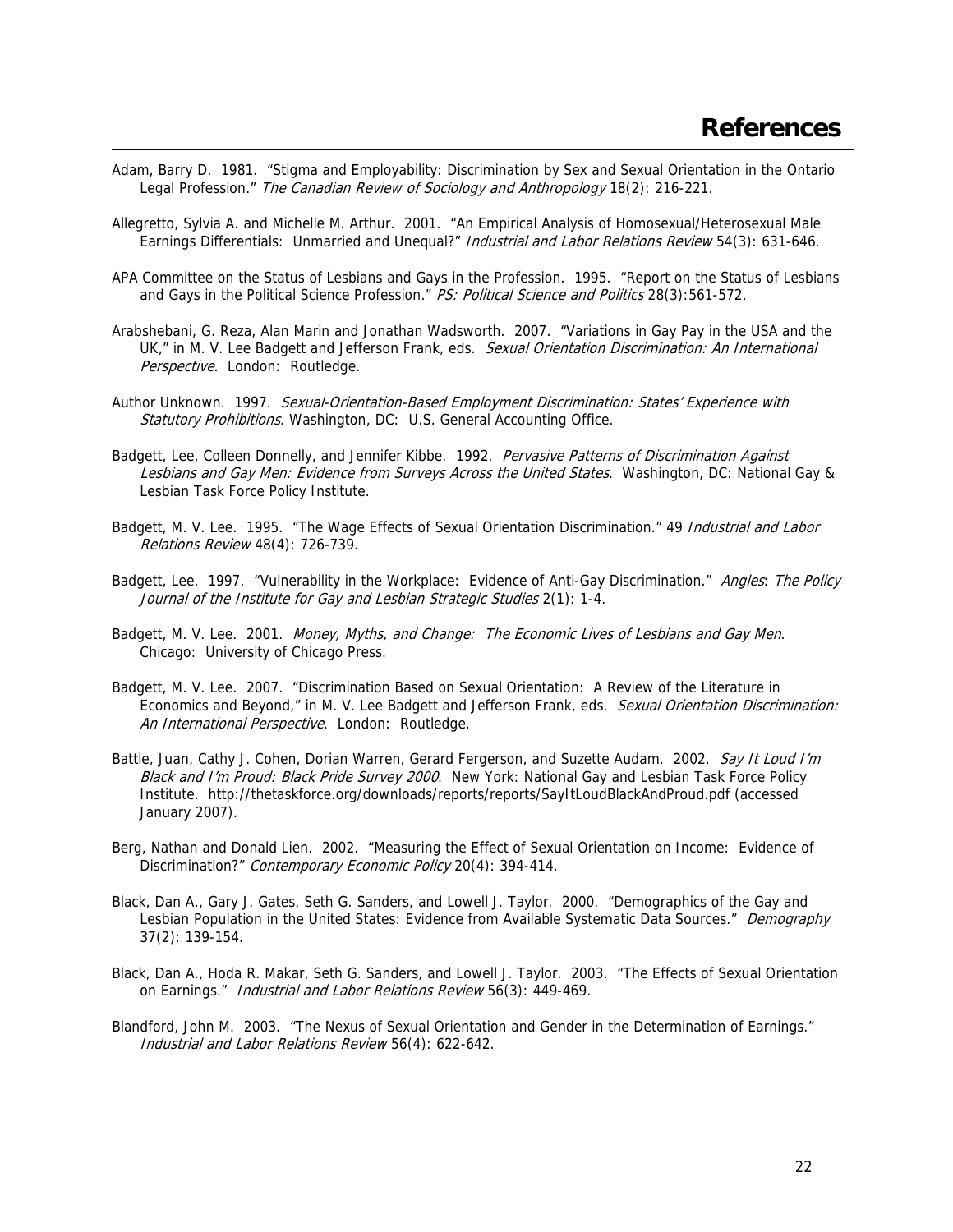- Bockting, Walter, Chiung-Yu Huang, Hua Ding, Beatrice Robinson, and Simon Rosser. 2005. "Are Transgender Persons at Higher Risk for HIV Than Other Sexual Minorities? A Comparison of HIV Prevalence and Risks." International Journal of Transgenderism. 8(2/3): 123-131.
- Carpenter, Christopher. 2005. "Self-Reported Sexual Orientation and Earnings: Evidence from California." Industrial and Labor Relations Review 58(2): 258-273.
- Carpenter, Christopher. 2007. "Revisiting the Income Penalty for Behaviorally Gay Men: Evidence from NHANES III." Labor Economics 14(1): 25-34.
- Clain, Suzanne Heller and Karen Leppel. 2001. "An Investigation into Sexual Orientation Discrimination as an Explanation for Wage Differences." Applied Economics 33(1): 37-47.
- Clements, Kristin, Mitchell Katz, and Rani Marx. 1999. The Transgender Community Health Project: Prevalence of HIV Infection in Transgender Individuals in San Francisco. San Francisco: San Francisco Department of Health. http://hivinsite.ucsf.edu/InSite.jsp?doc=2098.461e (accessed April 2007).
- Colvin, Roddrick. 2004. The Extent of Sexual Orientation Discrimination in Topeka, KS. New York: National Gay and Lesbian Task Force Policy Institute. http://www.thetaskforce.org/downloads/reports/reports/TopekaDiscrimination.pdf (accessed January 2007).
- Croteau, James M. and Julianne S. Lark. 1995. "On Being Lesbian, Gay, or Bisexual in Student Affairs: A National Survey of Experiences on the Job." NASPA Journal 32(3): 189-197.
- Croteau, James M. 1996. "Research on the Work Experiences of Lesbian, Gay, and Bisexual People: An Integrative Review of Methodology and Findings." Journal of Vocational Behavior 48(2): 195-209.
- Crow, Stephen M., Lillian Y. Fok and Sandra J. Hartman. 1988. "Who is at Greatest Risk of Work-related Discrimination—Women, Blacks, or Homosexuals?" Employee Responsibilities and Rights Journal 11(1): 15-26.
- Currah, Paisley and Shannon Minter. 2000. Transgender Equality: A Handbook for Activists and Policymakers. San Francisco: National Gay and Lesbian Task Force Policy Institute and National Center for Lesbian Rights.
- Davison, H. Kristl and Michael J. Burke. 2000. "Sex Discrimination in Simulated Employment Contexts: A Meta-analytic Investigation." Journal of Vocational Behavior 56: 225.
- Dang, Alain and Mandy Hu. 2005. Asian Pacific American Lesbian, Gay, Bisexual, and Transgender People: A Community Portrait. New York: National Gay and Lesbian Task Force Policy Institute. http://www.thetaskforce.org/downloads/APAstudy.pdf (accessed January 2007).
- Dang, Alain and Cabrini Vianney. 2007. Living in the Margins: A National Survey of Lesbian, Gay, Bisexual and Transgender Asian and Pacific Islander Americans. New York: National Gay and Lesbian Task Force Policy Institute. http://www.thetaskforce.org/downloads/reports/reports/API\_LivingInTheMargins.pdf (accessed May 2007).
- Diaz, Rafael M., George Ayala, Edward Bein, Jeffe Henne and Barbara V. Marin. 2001. "The Impact of Homophobia, Poverty, and Racism on the Mental Health of Gay and Bisexual Latino Men: Findings from 3 U.S. Cities." American Journal of Public Health 91(6): 927-932.
- Durkin Jennifer. 1998. "Queer Studies I: An Examination of the First Eleven Studies of Sexual Orientation Bias by the Legal Profession." UCLA Women's Law Journal 8: 343-377.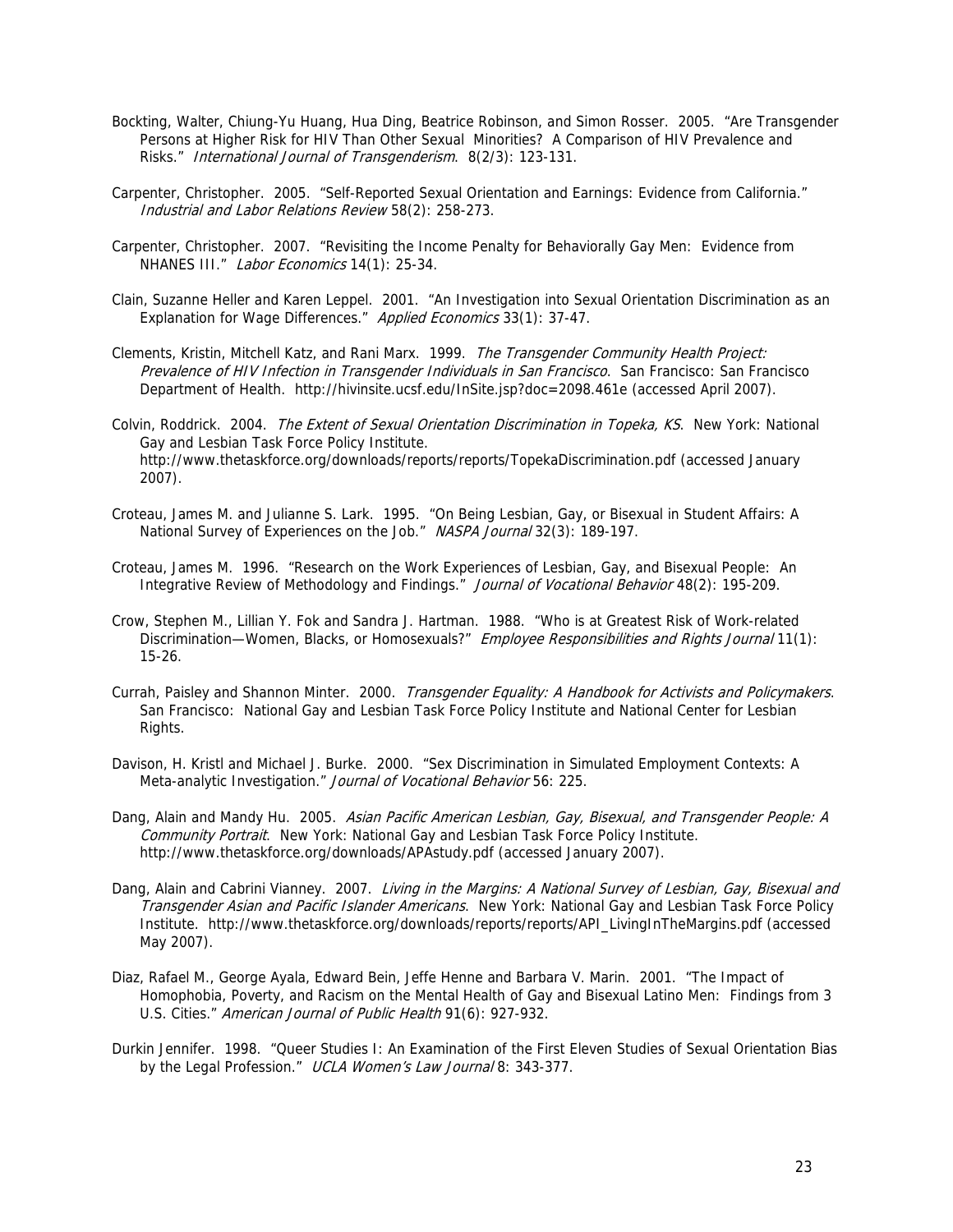- Empire State Pride Agenda. 2001. Anti-Gay/Lesbian Discrimination in New York State. New York: Empire State Pride Agenda. http://www.prideagenda.org/pdfs/survey.pdf (accessed January 2007).
- Fox, Sarah D. 1999. Gender Expression as a Basis for Employment Discrimination in Gay, Lesbian and Bisexual Populations. Columbus: National Transgender Advocacy Coalition. http://web.archive.org/web/20000817134208/www.ntac.org/ge01.html (accessed April 2007).

The Gay and Lesbian Alliance Against Defamation, www.glaad.org.

The Gay, Lesbian and Straight Education Network, www.glsen.org.

- Gross, Larry, Steven K. Aurand, and Rita Addessa. 2000. The 1999-2000 Study of Discrimination and Violence Against Lesbian Women and Gay Men in Philadelphia and the Commonwealth of Pennsylvania: The Philadelphia Lesbian and Gay Task Force. Philadelphia: Philadelphia Lesbian and Gay Task Force.
- Hebl, Michelle R., Jessica Bigazzi Foster, Laura M. Mannix and John Dovidio. 2002. "Formal and Interpersonal Discrimination: A Field Study of Bias Toward Homosexual Applicants." Personality and Social Psychology Bulletin 28(6): 815-825.
- Henry J. Kaiser Family Foundation. 2001. Inside-OUT: A Report on the Experiences of Lesbians, Gays and Bisexuals in America and the Public's Views on Issues and Policies Related to Sexual Orientation. Menlo Park: The Henry J. Kaiser Family Foundation. http://www.kff.org/kaiserpolls/3193-index.cfm (accessed January 2007).
- Herek, Gregory M. 2007. "Hate Crimes and Stigma-Related Experiences Among Sexual Minority Adults in the United States: Prevalence Estimates from a National Probability Sample." Journal of Interpersonal Violence, forthcoming.
- Horvath, Michael and Ann Marie Ryan. 2003. "Antecedents and Potential Moderators of the Relationship Between Attitudes and Hiring Discrimination on the Basis of Sexual Orientation." Sex Roles 48(3/4): 115-130.
- Huebner, David M., Gregory M. Rebchook, and Susan M. Kegeles. 2004. "Experiences of Harassment, Discrimination, and Violence Among Young Gay and Bisexual Men." American Journal of Public Health 94(7): 1200-1203.
- Jones, David A. 1996. "Discrimination Against Same-Sex Couples in Hotel Reservation Policies," in Daniel L. Wardlow, ed. Gays, Lesbians, and Consumer Behavior: Theory, Practice and Research Issues in Marketing; published simultaneously in Journal of Homosexuality 31(1/2): 153-159.
- Karp, Bob. 1997. Gainesville/Alachua County Gay and Lesbian Community Survey. Florida: Human Rights Council of North Central Florida. On file with the Williams Institute of Sexual Orientation Law and Public Policy.
- Kenagy, Gretchen P. 2005. "The Health and Social Service Needs of Transgender People in Philadelphia." International Journal of Transgenderism. 8(2/3): 49-56.
- Kenagy, Gretchen P. and Wendy B. Bostwick. 2005. "Health and Social Service Needs of Transgender People in Chicago." International Journal of Transgenderism. 8(2/3): 57-66.
- Klawitter, Marieka M. and Victor Flatt. 1998. "The Effects of State and Local Antidiscrimination Policies on Earnings for Gays and Lesbians." Journal of Policy Analysis and Management 17(4): 658-686.
- Lambda Legal and Deloitte Financial Advisory Services LLP. 2006. 2005 Workplace Fairness Survey. http://data.lambdalegal.org/pdf/641.pdf.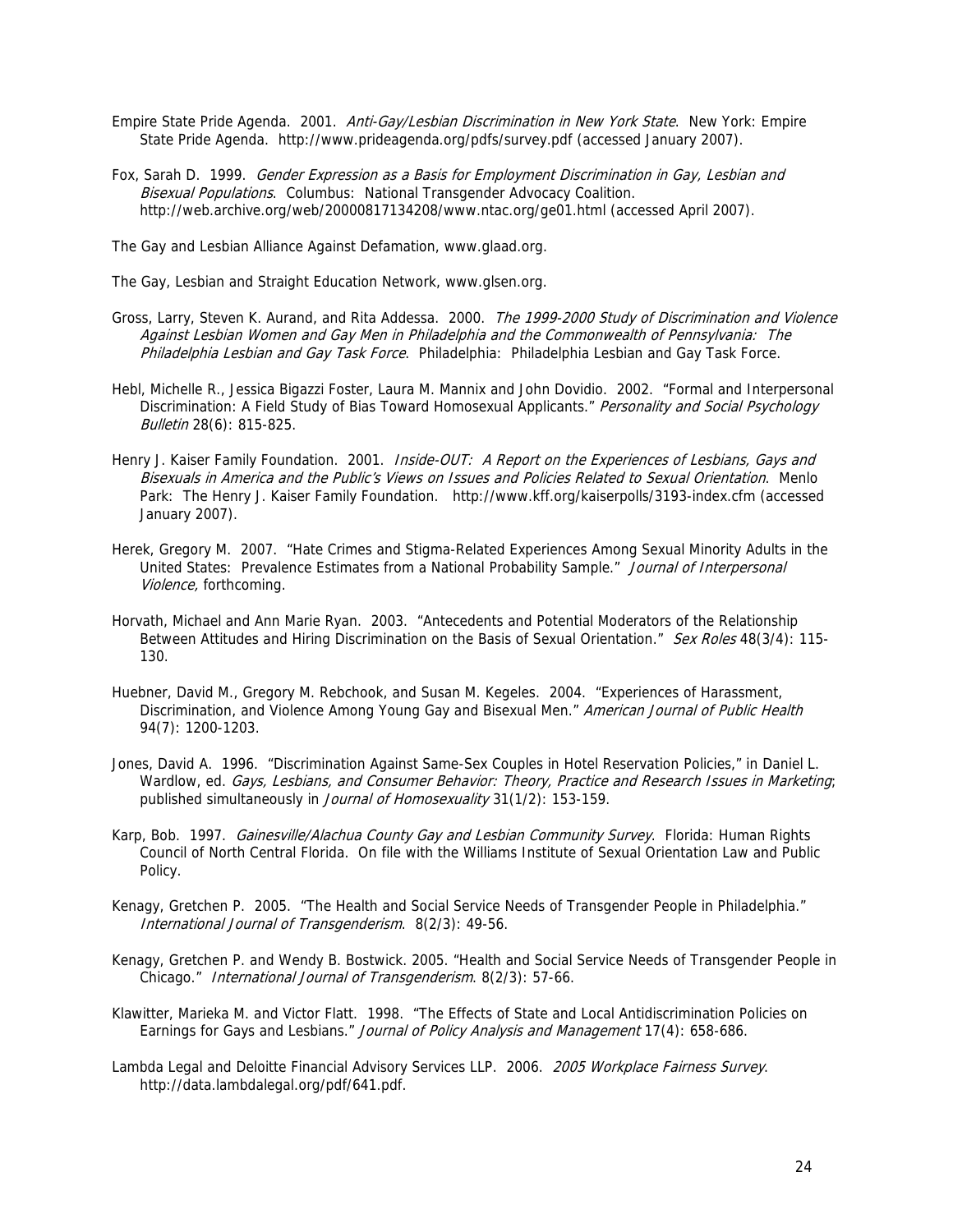- Laumann, Edward O., John H. Gagnon, Robert T. Michael, and Stuart Michaels. 1994. The Social Organization of Sexuality: Sexual Practices in United States. Chicago: University Of Chicago Press.
- Letellier, Patrick. 2003. "Beyond He and She: A Transgender News Profile." The Good Times, January 9. http://www.tgcrossroads.org/news/archive.asp?aid=584 (accessed April 2007).
- Levine, Martin P. and Robin Leonard. 1984. "Discrimination against Lesbians in the Work Force." Signs 9: 700-710.
- Lombardi, Emilia L., Riki A. Wilkins, Dana Priesing, Diana Malouf. 2001. "Gender Violence: Transgender Experiences with Violence and Discrimination." Journal of Homosexuality 42(1): 89-101.
- Mandel, Joseph D. et al. 1994. Los Angeles County Bar Association Committee on Sexual Orientation Bias Report on Sexual Orientation Bias. Los Angeles: Los Angeles County Bar Association.
- Mays, Vickie and Susan Cochran. 2001. "Mental Health Correlates of Perceived Discrimination Among Lesbian, Gay, and Bisexual Adults in the United States." American Journal of Public Health 91(11): 1869-1876.
- Minter, Shannon and Christopher Daley. 2003. Trans Realities: A Legal Needs Assessment of San Francisco's Transgender Communities. San Francisco: National Center for Lesbian Rights and Transgender Law Center.
- New Jersey Supreme Court. 2001. Task Force on Sexual Orientation Issues: Final Report. Trenton: Supreme Court of New Jersey, Task Force on Gay & Lesbian Issues.
- Out & Equal Workplace Advocates, Witeck-Combs Communications and Harris Interactive. 2003. Gays and Lesbians Face Persistent Workplace Discrimination and Hostility Despite Improved Policies and Attitudes in Corporate America. Rochester: HarrisInteractive.com.
- Plotner, Beth, Miranda Stevens-Miller, Tina Wood-Sievers. 2002. 6th Report on Discrimination and Hate Crimes Against Gender Variant People. Chicago: It's Time, Illinois.
- Reback, Cathy J., Paul A. Simon, Cathleen C. Bemis, and Bobby Gaston. 2001. The Los Angeles Transgender Health Study: Community Report. Los Angeles: Authors.
- Rebbe, James, Veronica Sandidge, and Richard Burkard. 2002. Sexual Orientation-Based Employment Discrimination: States' Experience with Statutory Prohibitions. Washington, DC: U.S. General Accounting Office. http://www.gao.gov/new.items/d02878r.pdf (accessed April 2007).
- Rubenstein, William B. 2002. "Do Gay Rights Laws Matter?: An Empirical Assessment." Southern California Law Review 75: 65-119.
- San Francisco Bay Guardian and Transgender Law Center. 2006. Good Jobs NOW! A Snapshot of the Economic Health of San Francisco's Transgender Communities. San Francisco: Transgender Law Center and Guardian.
- Seattle Office for Civil Rights. 2006. Opinion Survey of a Small Sample of Participants at Pride 2006. Seattle: Seattle Office of Civil Rights. http://www.seattle.gov/scsm/documents/Pride06SexualOrient\_Opinion\_Survey\_Final.doc (accessed April 2007).
- State Bar of Arizona. 1999. Report to the Board of Governors from its Gay and Lesbian Task Force. Tuscon: State Bar of Arizona.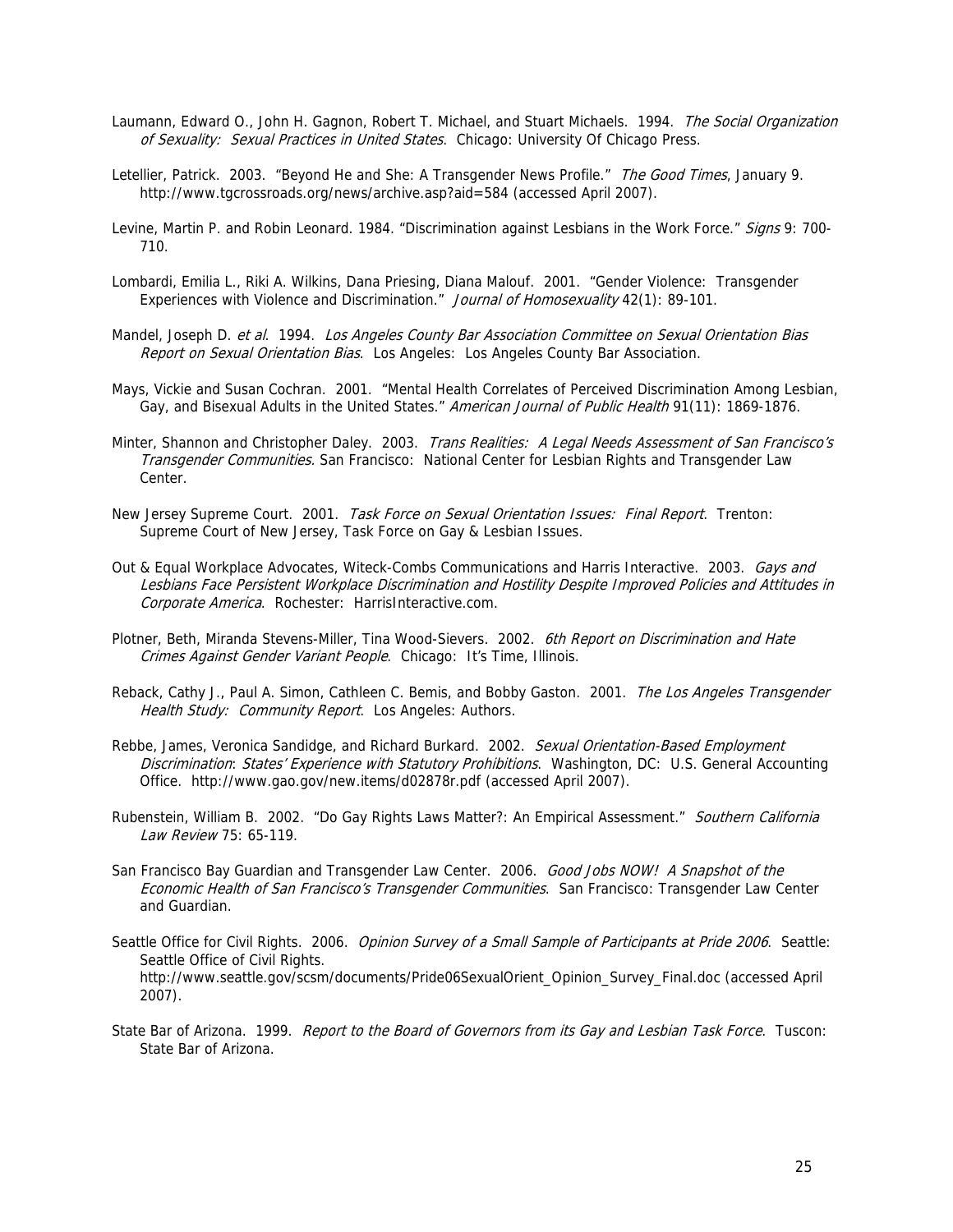- State Bar of California. 2006. Challenges to Employment and the Practice of Law Facing Attorneys from Diverse Backgrounds: Results from a 2005 Online Poll of California Attorneys. San Francisco: Center for Access and Fairness, the State Bar of California.
- Sugano, Eiko, Tooru Nemoto, and Don Operario. 2006. "The Impact of Exposure to Transphobia on HIV Risk Behavior in a Sample of Transgender Women of Color in San Francisco." AIDS and Behavior 10(2): 217-225.
- Sykes, Deanna L. 1999. "Transgender People: An Invisible Population." California HIV/AIDS Update 12(1):1-6.
- Task Force on Diversity in the Profession. 2005 Self-Audit for Gender and Minority Equity: A Research Study of Minnesota Law Firms, Non-Firm Employers and Individual Lawyers. Minneapolis: Minnesota State Bar Association. http://www2.mnbar.org/committees/DiversityTaskForce/Diversity%20Report%20Final.pdf (accessed April 2007).
- Tosi, Henry L. and Steven W. Einbender. 1985. "The Effects of the Type and Amount of Information in Sex Discrimination Research: A Meta-Analysis." Academy of Management Journal 28(3): 712-723.
- Van Hoye, Greet and Filip Lievens. 2003. "The Effects of Sexual Orientation on Hirability Ratings: An Experimental Study." Journal of Business and Psychology 18(1) 15-30.
- Walters, Andrew S., and Maria-Cristina Curran. 1996. ''Excuse Me, Sir? May I Help You and Your Boyfriend?'': Salespersons' Differential Treatment of Homosexual and Straight Customers."

Weichselbaumer, Doris. 2003. "Sexual Orientation Discrimination in Hiring." Labour Economics 10: 629-642.

- Weldon, Stefanie and Dayna K. Shah. 2000. Sexual-Orientation-Based Employment Discrimination: States' Experience with Statutory Prohibitions Since 1997. Washington, DC: U.S. General Accounting Office. http://www.hrc.org/Content/NavigationMenu/HRC/Get\_Informed/Federal\_Legislation/Employment\_Non-Discrimination\_Act/Quick\_Facts2/GAO\_report04282000.pdf (accessed April 2007).
- Wessler, Stephen. 2005. Discrimination Against Gay, Lesbian, Bisexual and Transgender Individuals in Maine. Portland: Center for the Prevention of Hate Violence.
- Xavier, Jessica M. 2000. The Washington, DC. Transgender Needs Assessment Survey Final Report for Phase Two. Washington, DC: Administration for HIV/AIDS of the District of Columbia. 2000. http://www.gender.org/resources/dge/gea01011.pdf (accessed April 2007).
- Xavier, Jessica M. and Ron Simmons. 2005. "A Needs Assessment of Transgender People of Color Living in Washington, DC." International Journal of Transgenderism 8(2/3): 31-47.
- Xavier, Jessica M., Julie A. Hannold, Judith Bradford, and Ron Simmons. 2007. The Health, Health-related Needs, and Lifecourse Experiences of Transgender Virginians. Richmond: Division of Disease Prevention through the Centers for Disease Control and Prevention, Virginia Department of Health.